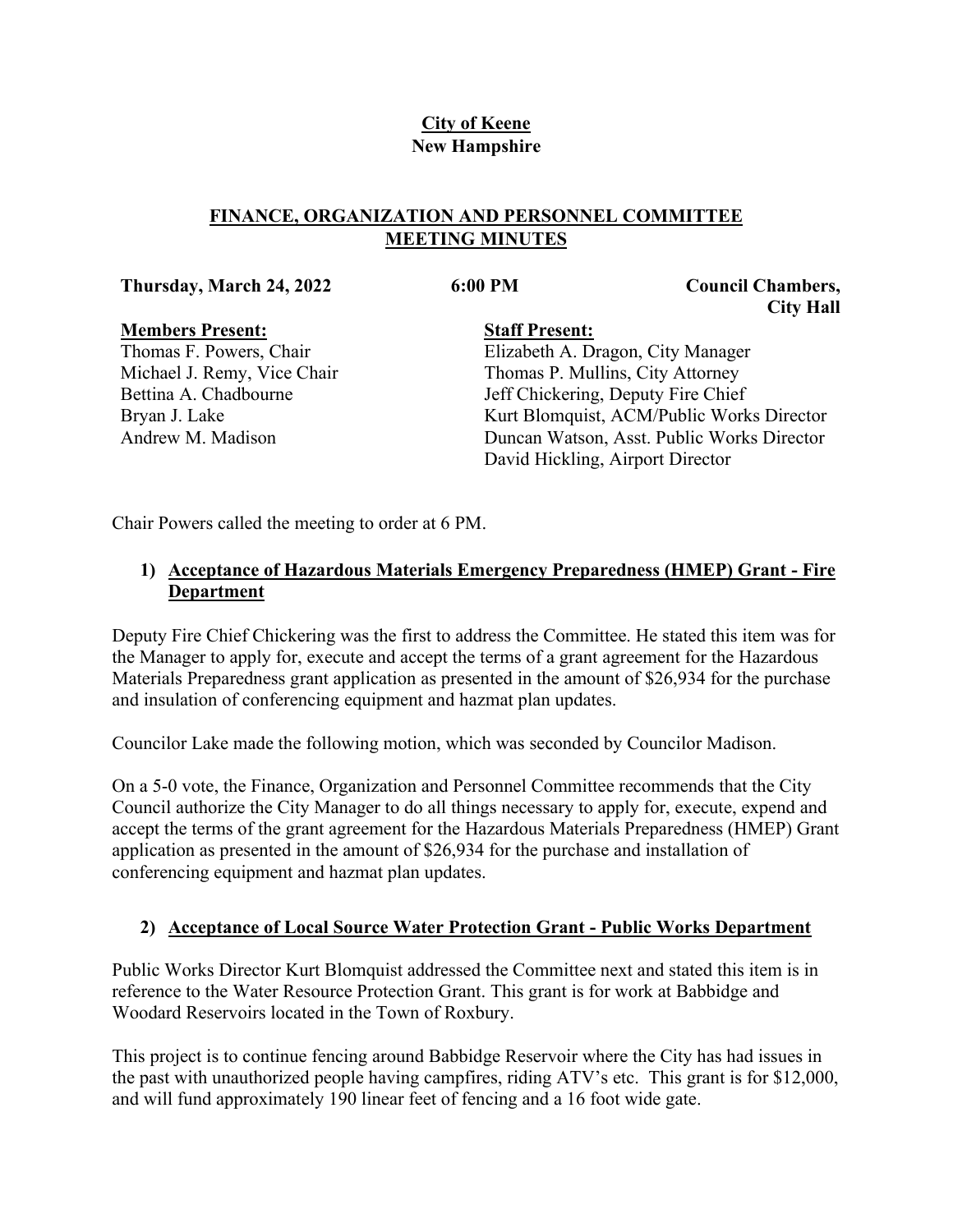There is some additional cost for in-house staff time to perform clearing in the area where the fencing will be installed; this work has a value of approximately \$3,000.

Councilor Madison made the following motion, which was seconded by Councilor Remy.

On a 5-0 vote, the Finance, Organization and Personnel Committee recommends the City Manager be authorized to do all things necessary to accept and execute a Local Source Water Protection grant from the New Hampshire Department of Environmental Services (NHDES) in the amount of \$12,000 for the installation of security fencing at Babbidge Reservoir.

## **3) Lease of City Property for Renewable Energy Projects at Monadnock View Cemetery and Rose Lane - Assistant Public Works Director**

Asst. Public Works Director Duncan Watson stated he was before the Committee tonight to talk about a couple of parcels that have been identified as potential locations for solar development. One of the parcels is located in the northwest corner of Monadnock View Cemetery and the other on Rose Lane.

The property at Monadnock View Cemetery is currently has as a conservation easement. So in order for an energy project to be developed, the developer would need to seek a variance. Whether or not they would decide to seek that variance, and whether or not it would be a variance they could achieve is unknown at this point.

The Rose Lane property however, is located in the commercial industrial zone. This is where the old wastewater treatment plant was located but it has been closed and capped according to New Hampshire Department Environmental Services specifications.

Mr. Watson stated a solar array could be located on this parcel, making it a productive use of an otherwise unproductive land. Each one of these solar arrays would be around a quarter of a megawatt in size, should they be fully developed. He indicated staff is requesting to seek permission for the City Manager to do all things necessary to negotiate and execute a lease agreement.

This is not a power purchase agreement but a straight land lease. The developer would be working either with a direct wheel of the power on the Monadnock View Cemetery property; there is some interest from Cedar Crest which is located adjacent to the parcel. On the Rose Lane property it would be put under the grid meant to benefit low and moderate income families with lower electricity cost thanks.

Councilor Chadbourne asked for clarification on providing this electricity assistance to low income families and whether this was going to be a separate company from Eversource. Mr. Watson stated the generated power would be metered in some fashion, and there would be a community service organization that would be aggregating the power and offering that power to some of their customers.

The Councilor noted the Memo refers to the City receiving a nominal fee to lease the land and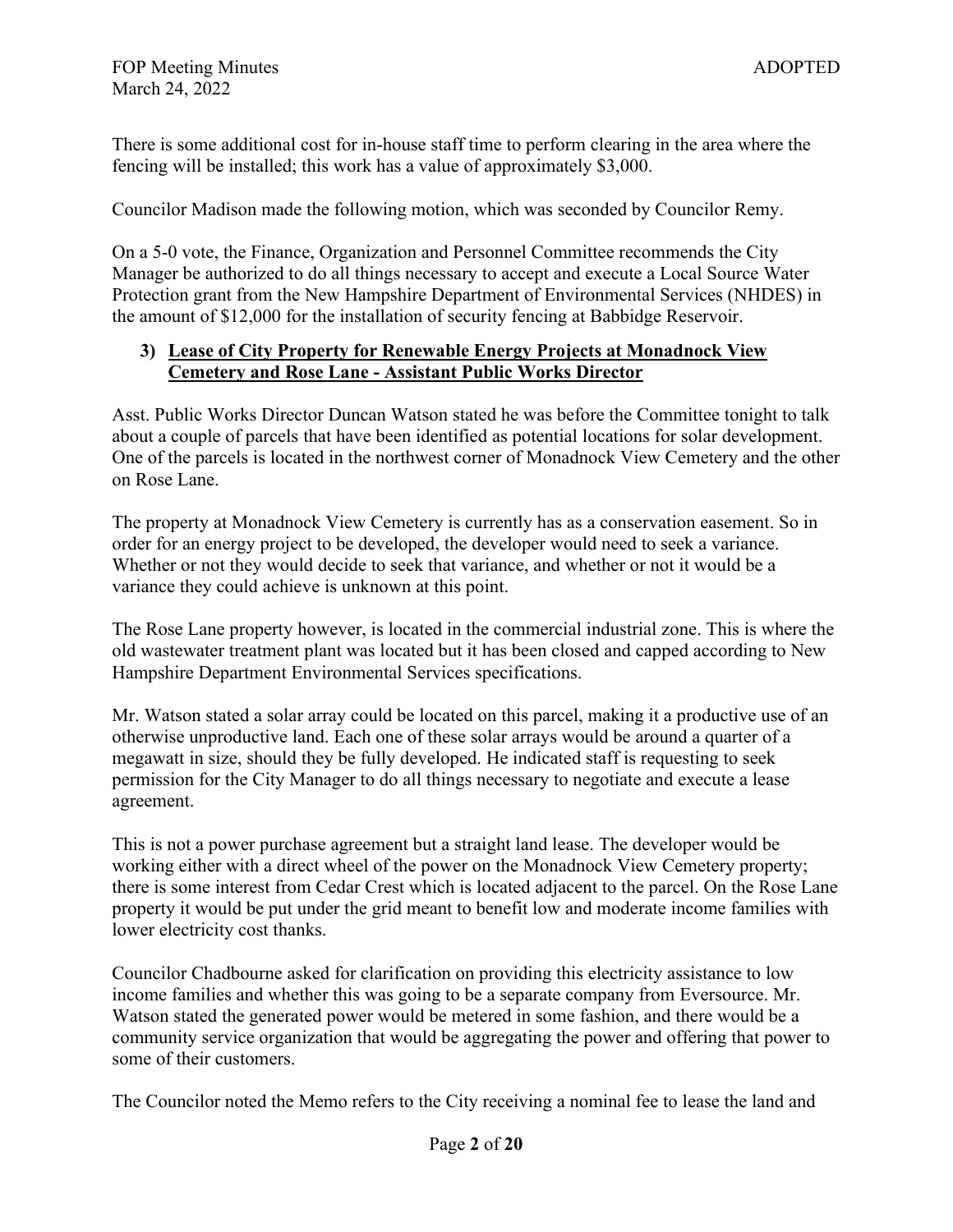asked how long this lease would be for and at what price. Mr. Watson stated this is something that would be negotiated by the City Manager but not something that would make a big difference to the City's budget. This is a project that would be beneficial from an energy generation standpoint and use of land that cannot be used for any other purpose. The lease term would probably be around 20 years that is how long it takes for an energy project to fully realize its full benefit. The Councilor asked whether the developer approached the City or is the City being proactive and seeking solar panel companies to lease land. Mr. Watson stated it is a combination of both; the City had originally put out these parcels when the 350 Marlboro Street project was being discussed. This is a slow process to use a parcel of land that makes economic sense.

Councilor Lake asked because this is going to be a ground-based array whether there is concern about glare on to any of the neighboring properties. Mr. Watson stated this is something that they had looked at with Revision Energy and there is currently a row of arborvitaes that shield the area.

Councilor Remy made the following motion, which was seconded by Councilor Chadbourne.

On a 5-0 vote, the Finance, Organization and Personnel Committee recommends the City Council authorize the City Manager to do all things necessary to negotiate and execute a lease agreement with ReVision Energy for a solar array installation at Monadnock View Cemetery and Rose Lane.

## **4) Negotiate Lease of Airport Property – Monadnock Aviation - Airport Director**

Airport Director David Hickling addressed the Committee next and stated this item is a request to lease land at the airport for hangar development. Monadnock Aviation who is the fixed based operator at the airport provides a vital service. They provide the fueling and ground handling for all aircraft coming in. Their proposal is to construct a larger hangar approximately 90' x 90'. This would be a heated hangar, capable of accommodating larger aircraft which the airport does not have the capacity for at this time. He indicated Monadnock Aviation has been providing a vital service at the airport and even though they struggled during the pandemic they seem to be coming back from that. This is something that would definitely benefit the community and the airport with additional revenue.

Councilor Chadbourne stated she was happy this is happening and noted 5 years ago the City created an economic development plan and it is nice to see that coming to fruition.

Chair Powers asked where this hangar is going to be located. Mr. Hickling stated two sites are being looked at; between the terminal and the maintenance building and the other is where all the other corporate hangars are located. The Chair asked about timing for construction. Mr. Hickling stated cost of construction is high, hence people are getting leases in place so that when the price comes down they will be ready to construct.

Councilor Chadbourne made the following motion, which was seconded by Councilor Remy.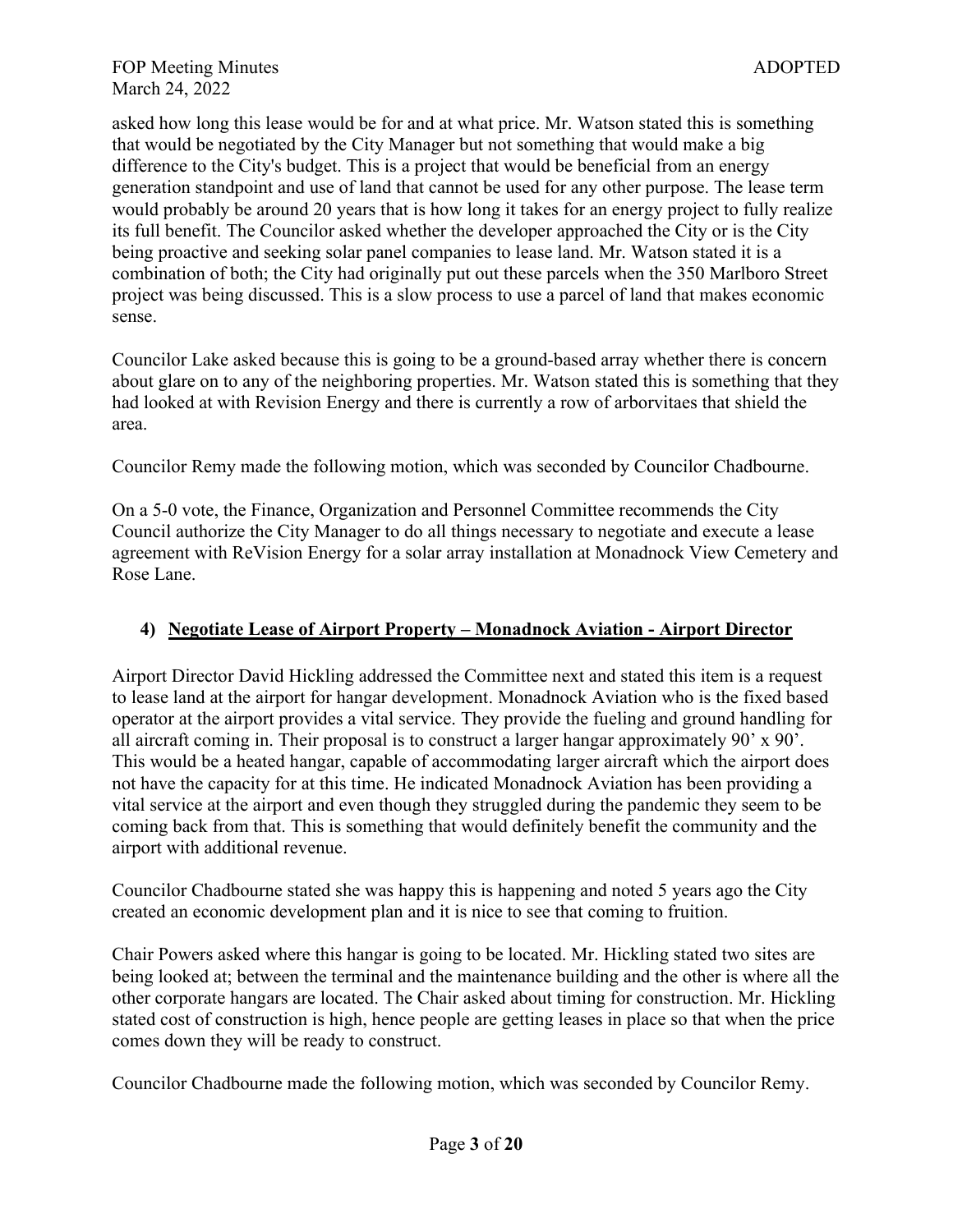On a 5-0 vote, the Finance, Organization and Personnel Committee recommends that the City Manager be authorized to do all things necessary to negotiate and execute a lease agreement with Monadnock Aviation for land to develop a new hangar.

## **5) Councilors Williams, Workman and Lake - Encouraging the City to Develop a Homelessness Strategy through Programs that Focus on Reducing Harms Associated with Homelessness**

Councilor Workman started the presentation and read the following for the record: "*Housing is a basic human need as outlined in Maslow's Hierarchy of Needs. In fact, it falls into the first category of physiological needs. The basic requirements for human survival which include air, food, drink, shelter, clothing, warmth, and sleep. If these needs are not sufficiently met, it becomes increasingly difficult, if not impossible, to meet the other secondary needs. While the recent events involving issuance of no trespassing orders to the people living in the encampment area behind Hannaford's was the catalyst for drafting the letter. It certainly wasn't the only reason.* 

*The intention of the letter was to spark a deeper community conversation on ways we can treat our most vulnerable residents with compassion, dignity, and respect while encouraging more out of the box brainstorming on short term and long-term sustainable solutions to better assist individuals struggling to obtain and maintain housing. It's important to know the listed action steps are recommendations or a starting point for the discussion and is not meant to be comprehensive. As the City, Keene has always been a compassionate community with various nonprofit agencies providing an array of services to the community members who are in need. It is imperative that we recognize there are barriers associated with connecting these to these services. There are ways we can do better overall. Homelessness is a complex issue and requires a multifaceted approach to combat it. We need to be real realistic with our expectations. The fact of the matter is regardless of our efforts no matter how extraordinary, we will never completely eradicate homelessness.*

*However, what we can and should be doing is meeting people where they are to reduce the harms of homelessness as well as ensuring there is a clear path to services with a with as few barriers to assistance as possible.*

*When someone is in crisis doing the bare minimum of even making a phone call using an automated system can be over an overwhelming task. If you hit too many closed doors or obstacles it can be paralyzing and stop someone from continuing to ask for help. In the field social workers often state they will hold hope for individuals until they themselves can hold that hope. We, as a community, should strive to do the same.*

*In closing, Councilors Lake, Williams, and I acknowledge the hard work that the Greater Keene Homelessness Coalition, area nonprofit agencies, and the City has done and continues to do to bring attention to the issue of homelessness. Tonight we are asking that the focus be on both short-term and long-term actionable steps with measurable outcomes. Working on both is not mutually exclusive, and while it makes strategic sense to focus on the long-term solutions, it appears we have lost sight of the short-term solutions that could be implemented at least on a trial basis to determine effectiveness."*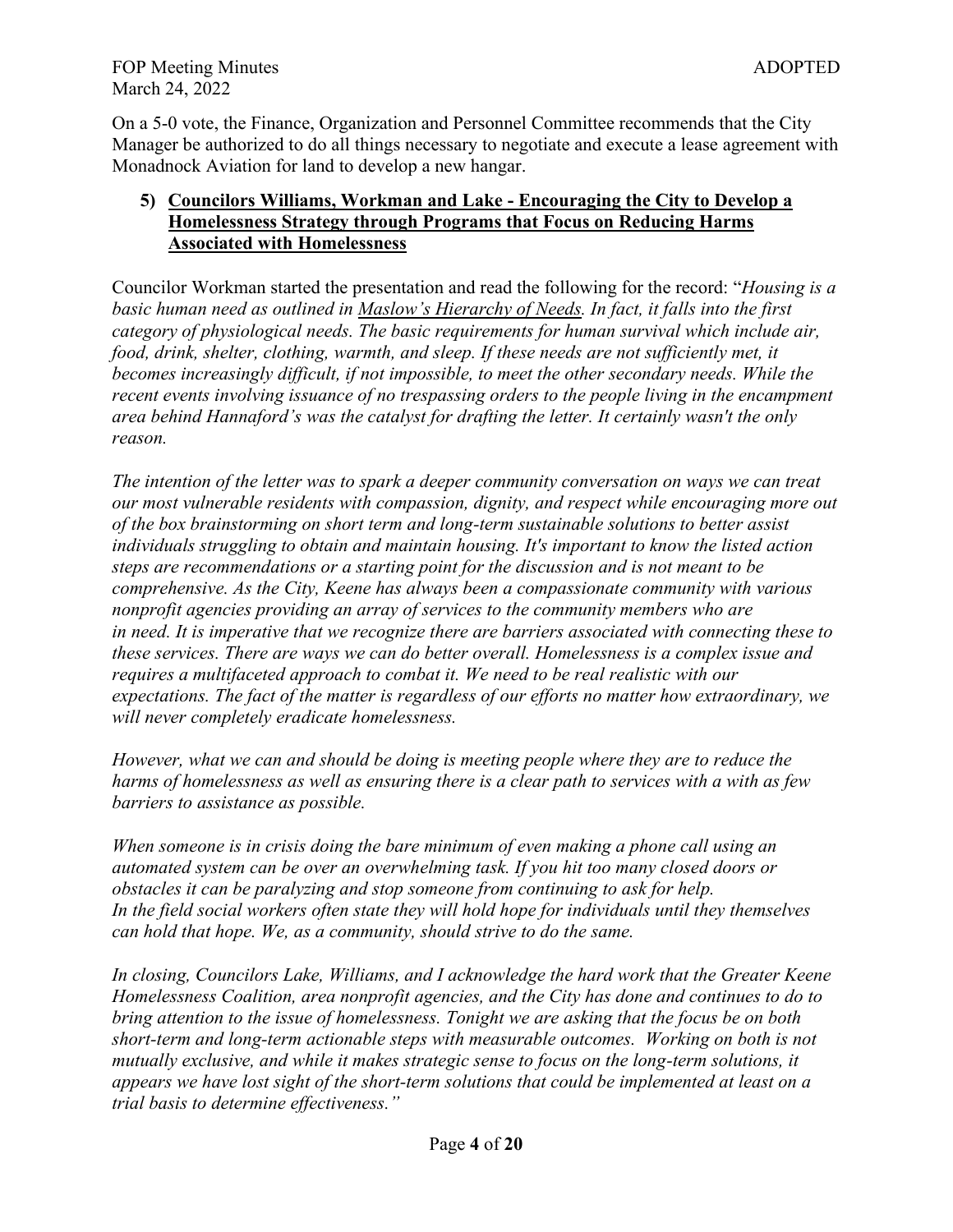Councilor Williams was the next to address the Committee he began by saying during the period of 1995 to 1996 he experienced homelessness at 19 years of age. Because of various factors he had a difficult time finding a place to live. Whenever there was an opportunity to have a roof over his head, he would take it. For the most part he was either sleeping in a tent, in his truck, someone's couch, and at one point on a mattress in a crawl space under a porch. He stated this was not a great way to live. Every night you have to figure out a way to get a good night's sleep. The choices are you can sleep in your truck and get woken up by a police officer or sleep in a tent hidden deep in the woods hoping you don't get discovered; in either case you put a lot of effort into hiding, which is extremely stressful, and it's hard to build a better life for yourself under those circumstances. This results in having a hard time being able to find better housing, get a job, take classes at the community college or to date.

The Councilor stated this was his situation and hence his concern when he heard about the people who had been asked to vacate their campsites behind the West Street shopping Plaza. He stated he is glad that some of these people have been able to work with City staff and local social services organizations to find shelter and appreciate the effort that has been done to make that happen. However, there are many who have chosen to go deeper into hiding. He felt this is a wake-up call which reminds us the system we have still isn't working for everyone and some are being left behind.

He stated today, the three Councilors present are asking the City to engage in a process to build a strategy on housing and homelessness and importantly to take action on that strategy. He added they are introducing several of their own ideas for potential inclusion in that strategy:

(1) Establish locations around the City to be designated as appropriate for camping. These locations should be provided with a City-funded dumpster and latrine services to minimize the impact of campers on the local environment. The option also is to open a new campground on public land where people could stay legally or maybe instead of a single campground that brings a lot of people to a single place there could be primitive camping sites available by permit at different locations in the City's parks and public lands, so that no single part of town is asked to host a very large number of campers. He noted Keene prides itself on being an outdoors town but he wasn't sure how much of that is true if there are no available camping areas. The City's current camping ordinance says the only place you can camp in Keene is at Wheelock Park campground and this campground closed a few years ago. The lack of legal camping facilities in Keene is the reason the City ends up with a lot of illegal camping in its parks.

The Councilor felt it would benefit everyone if we recognize the needs for things like trash removal and a decent place to go to the bathroom.

(2) The second item being proposed is to establish a safe parking program, entailing the designation of parking lots where people living in their vehicles would be allowed to park and sleep overnight in relative security. He noted safer parking programs are becoming a common practice in cities on the west coast. Safer parking programs offer a way to bring people into the fold. The Councilor stated the City can accomplish real harm reduction by bringing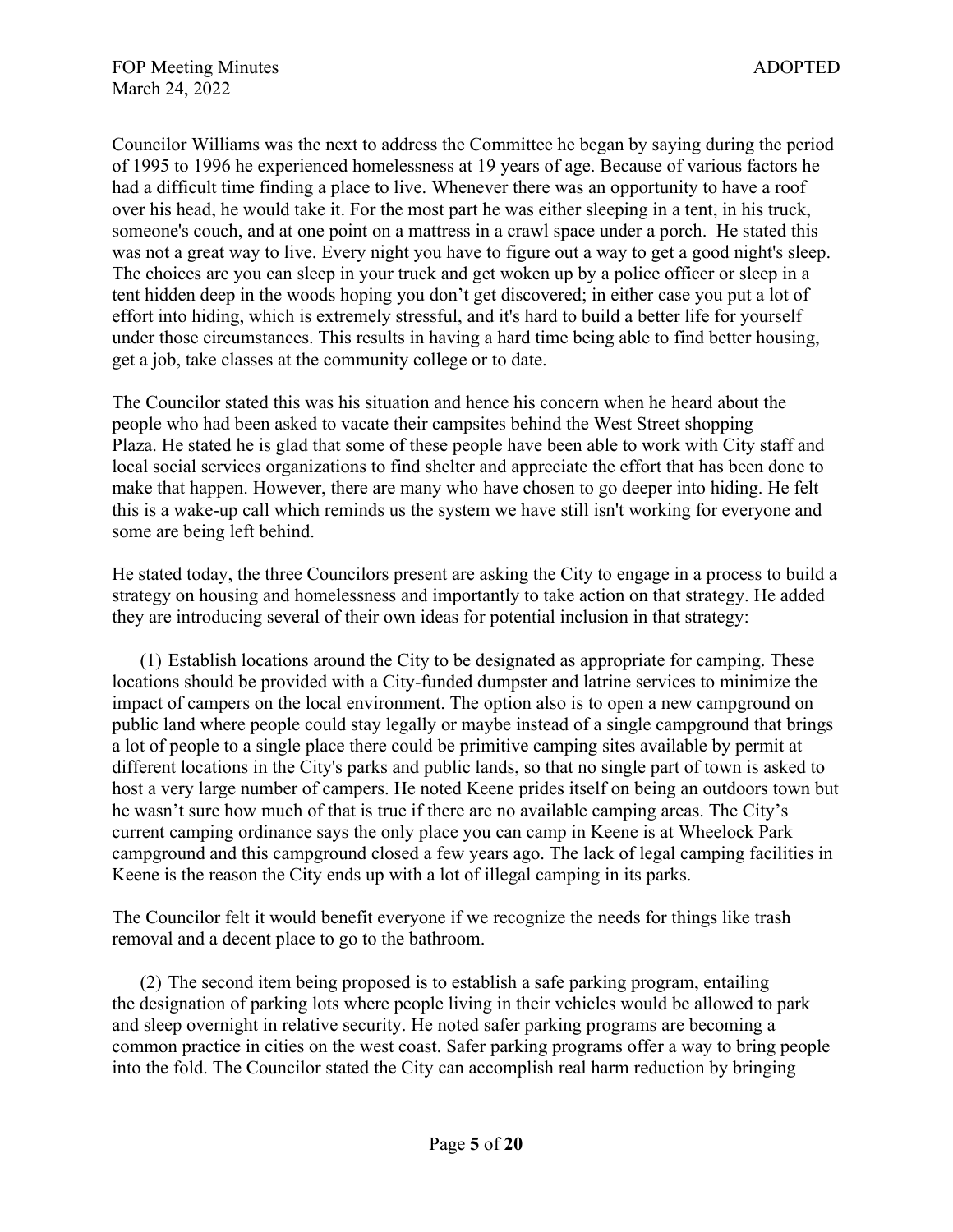people who live in their cars to places where they can have access to a bathroom which is critically important, and where they can sleep overnight in their car knowing there is going to be a certain amount of police presence in the area that will help to prevent them from becoming victims of crime.

He felt this program would be relatively uncomplicated to implement and would like to see a pilot project happen this summer.

(3) The third proposal is that the City work with its social services partners to provide occupants of camping and parking areas with outreach support and pathways to more stable housing opportunities. The Councilor stated this is a straightforward recommendation. They are not asking for a free-for-all on camping and parking, but rather asking that the City use these needs as opportunities to get people out of hiding and bring them to a place where they can get the support they need to get themselves to a better situation.

(4) The next proposal is to review building code and zoning ordinances to make room for lower cost housing solutions, such as tiny homes, cottage communities, conversion of existing spaces into accessory dwelling units. The issue of housing and homelessness are deeply connected. There is a direct relationship between the cost of housing and the amount of homelessness in a community. He stated the City needs to find ways to bring down the cost of housing.

(5) Work to expedite projects that bring expanded housing capacity to the City with a balance focused on both subsidized and market rate. The Councilor stated housing is a supply and demand problem, and the problem in the City is that we have a lot of demand and limited supply. If we want to get the cost of housing under control we are going to have to figure out how to build more of it.

(6) The last suggestion - one that has been around for a while is to find a long-term solution for the lack of public bathrooms downtown. Providing public bathrooms is a difficult issue due to the need to provide supervision and cleaning services. He noted in the City of Portland Oregon has developed a special type of outdoor bathroom to support people who are experiencing homelessness. These facilities are mostly self-cleaning and very difficult to vandalize. He indicated they would like to see the City review and experiment with this idea. Perhaps placing one of these bathroom facilities along the Rail Trail where it can also be used by people who are biking through area.

With that Councilor Williams turned the presentation over to Councilor Lake.

Councilor Lake stated the City needs a path forward for how it is going to carry these things out. The best course of action would be to have these set of objectives be referred to one of the City Boards or Commissions, such as the Human Rights Committee to be further investigated and have that Board or Commission report back to the City Council with specific recommendations on how to carry them out. Provide that committee a chance to explore and come back with recommendations where they see fit. For example, on the recommendations for camping. Where would it go? What is needed for resources such as trash removal?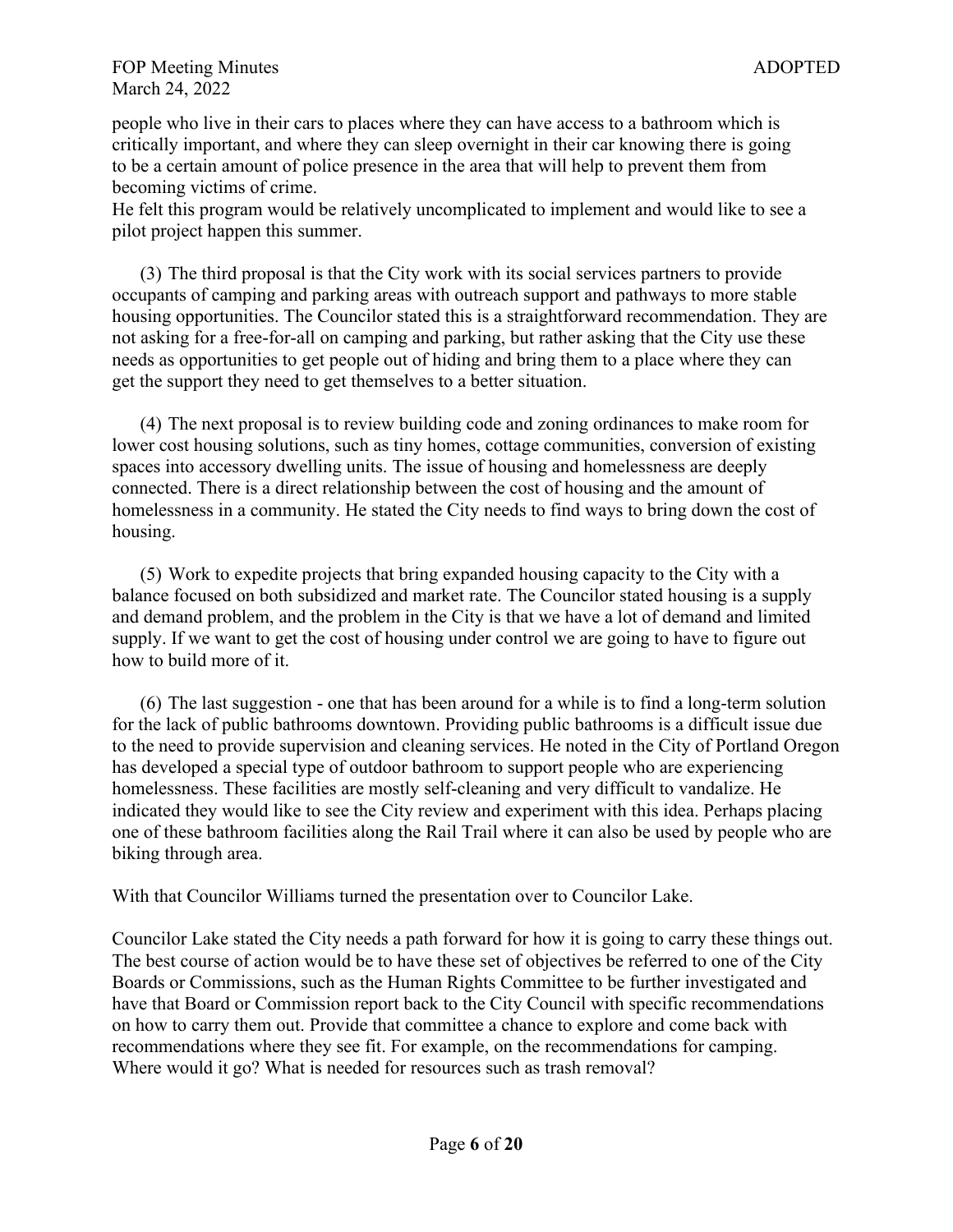How does this integrate with service outreach? For Building Code? What needs to change to allow for more affordable housing options etc.

The Councilor stated what they are attempting to accomplish with this list of suggestions, it is not to be in direct conflict with the existing objectives of the Greater Keene Homeless Coalition which has the aim of bringing together ideas focused on ending homelessness. Instead, these objectives are complementary by striving to reduce the harms associated with homelessness. These are two different goals, but of course could have overlapping strategies, such as trying to increase affordable housing options. He stated he wanted to be clear, this is not an attempt to indicate the City isn't providing services and seeking out additional solutions to the issue of homelessness, but rather that there are additional opportunities as has been outlined to reduce the impact the affected individuals in the community at large.

The Councilor stated it is their hope that a committee such as the Human Rights Committee could work alongside the Greater Keene Homeless Coalition to move their objectives forward. This concluded the Councilors' presentation.

The Chairman turned the presentation over to City staff. City Manager Elizabeth Dragon was the first to address the Committee. The Manager stated her opinion is that the welfare laws and the overall structure of welfare in the State of New Hampshire is broken. The shelter model and the proposed camping model does not get to the root of the problem. It forces people to leave their own community because their community lacks the support they need. Instead, they are forced to congregate in group living quarters in the few communities that have shelters and social services. Then because those communities have shelters and services, it becomes more cost-effective to grow those in towns and cities that have those services shifting a larger burden to a handful of communities, instead of finding solutions in every community across the State.

To address the issues we need to get upstream of the problem. How do we do that? Welfare reform at the State level. Each community in the State should be providing transitional housing in their own community and mobile support services. Welfare Directors should be focused on strategies to prevent homelessness and they should be working to keep people in their homes; through rental or mortgage assistance or even just helping residents access available state programs that will provide that assistance. Right now there is no incentive for communities to do any of this, because right now, if someone becomes homeless, the Welfare Director in the community picks up the phone and calls all of the shelters in the State until they find an open bed. At that point, that community pays to transport them to that shelter.

Other barriers include communities with very limited hours to apply for assistance and complicated applications. If you are in need of emergency assistance but your town's welfare office isn't open, chances are, you are going to a place like Keene that has office hours and is accessible. The Manager stated in the  $4\frac{1}{2}$  years she has been the Manager she has seen this happen. 100 Nights has transitioned from a shelter that was open 100 nights during the coldest time of the year to a year-round shelter starting in year 2017 and now they are building a new shelter on Water Street, which almost doubles what their original capacity before their recently added bus and hotel rooms.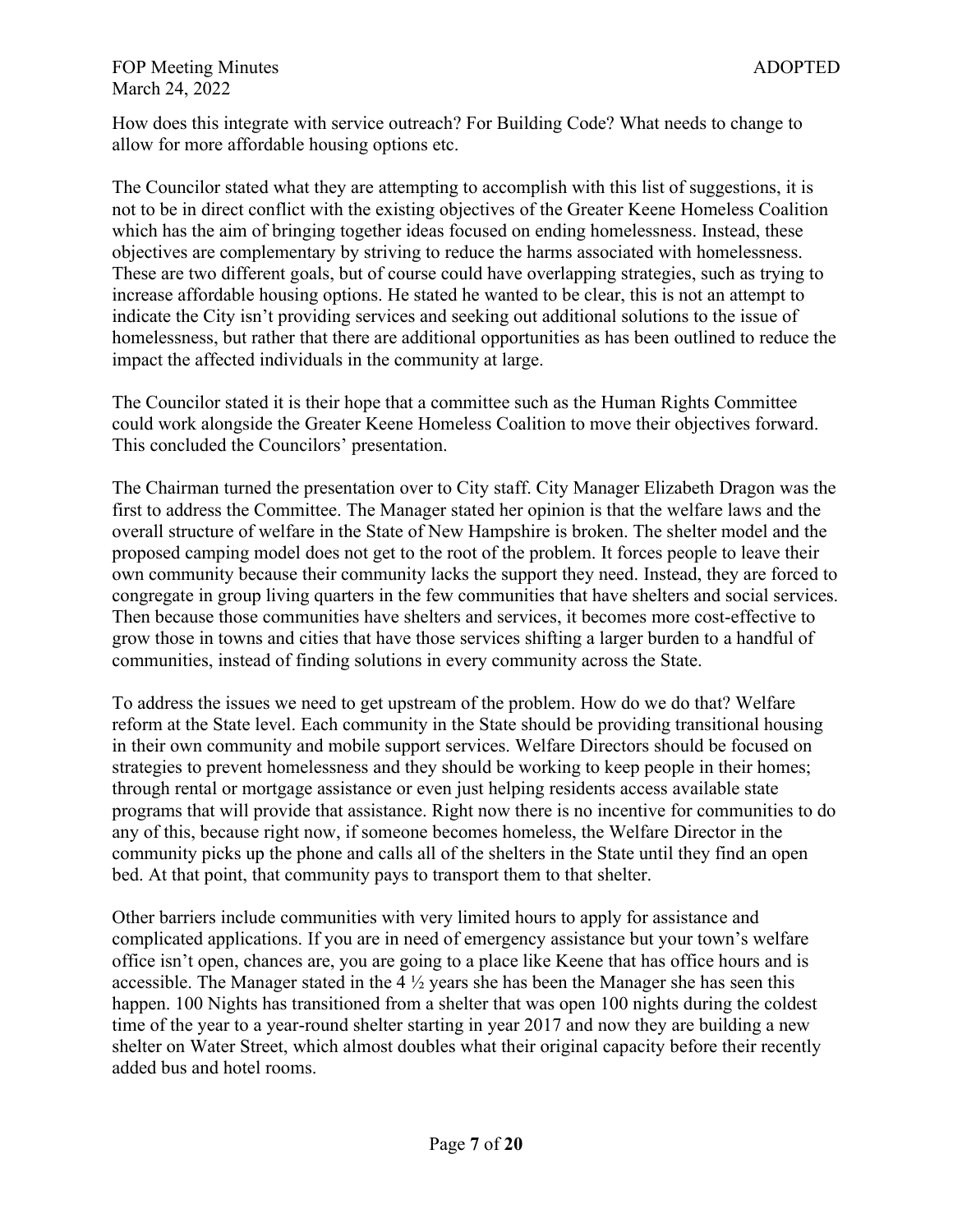The Manager stated at today's Greater Keene Homeless Coalition meeting it was indicated that those self-reporting they are from Keene in our shelter system is 60%. 25% are not even from Cheshire County. This is good information to inform the conversation and it is likely that Keene residents are even less than 60%, because people often think they have to say they are from Keene to get services from Keene, which is not the case. Regardless of residency the way the State law is structured, if you are eligible to receive assistance from the City and the shelters, you receive it regardless of your residency status. The Manager stated we are a caring community who tries to do the right thing. No matter what Keene does as a community or how much additional capacity it creates unless the State's welfare structure is addressed it will never be enough. Communities around us without shelters and programs are large cities who struggle with these same issues will look to Keene if there is an open bed and Keene's numbers will continue to grow.

The Manager stated staff heard at the Coalition meeting that more towns in our county are in need of Southwest Community Service (SCS) Shelter Services as compared to last year. Another telling statistic - the estimated rate of homeless for New Hampshire is 12.3 people per 10,000 population, meaning on average Keene should have about 31 people experiencing homelessness. At the present time 100 Nights has 64 clients between the Shelter, their bus, and people they have put up in hotels using Covid funding. SCS has 45, 15 to 20 people are living on the streets or in the woods, and MCVP has seven, which is 136 homeless clients in total.

The Manager went on to say if someone is homeless and comes to the City regardless of availability in shelters, the City will house them. What was seen at the encampment behind Hannaford's, after weeks of outreach and a coordinated approach - this outreach began on January 31 and lasted through March 14. She indicated, what staff saw was only a couple of people actually agreeing to go into a shelter. A couple more went into rehab and the rest were not interested in the services that were provided, even though the barriers to entry to get into our shelters are very low.

The Manager went on to say people have different life stories and circumstances, and staff takes the time to learn about those stories and circumstances and provide services that are right for them. But the work that is done is focused on bringing people in from the streets or the woods not creating more opportunities for them to live in the woods.

The Manager then addressed what has been done in the City. Both the Manager and the Mayor have been involved in the Governor's Council on Housing Stability. The Mayor has served as a member of the Commission, and the last year the Manager co-chaired a group focused on regional coordination. There is a strategic plan that has come out with both short-term and longterm action steps that talks about housing as well as a comprehensive plan on homelessness. This plan mentions the uneven and inconsistent responses across all towns, and as a result the participating communities shouldering a disproportionate amount of financial responsibility. It includes recommendations which the Manager felt does not go far enough, probably because tackling welfare changes in New Hampshire would be tough, but it does include conducting a formal data-driven assessment of the current welfare model to propose solutions to both the financial and the administrative structure based on that assessment.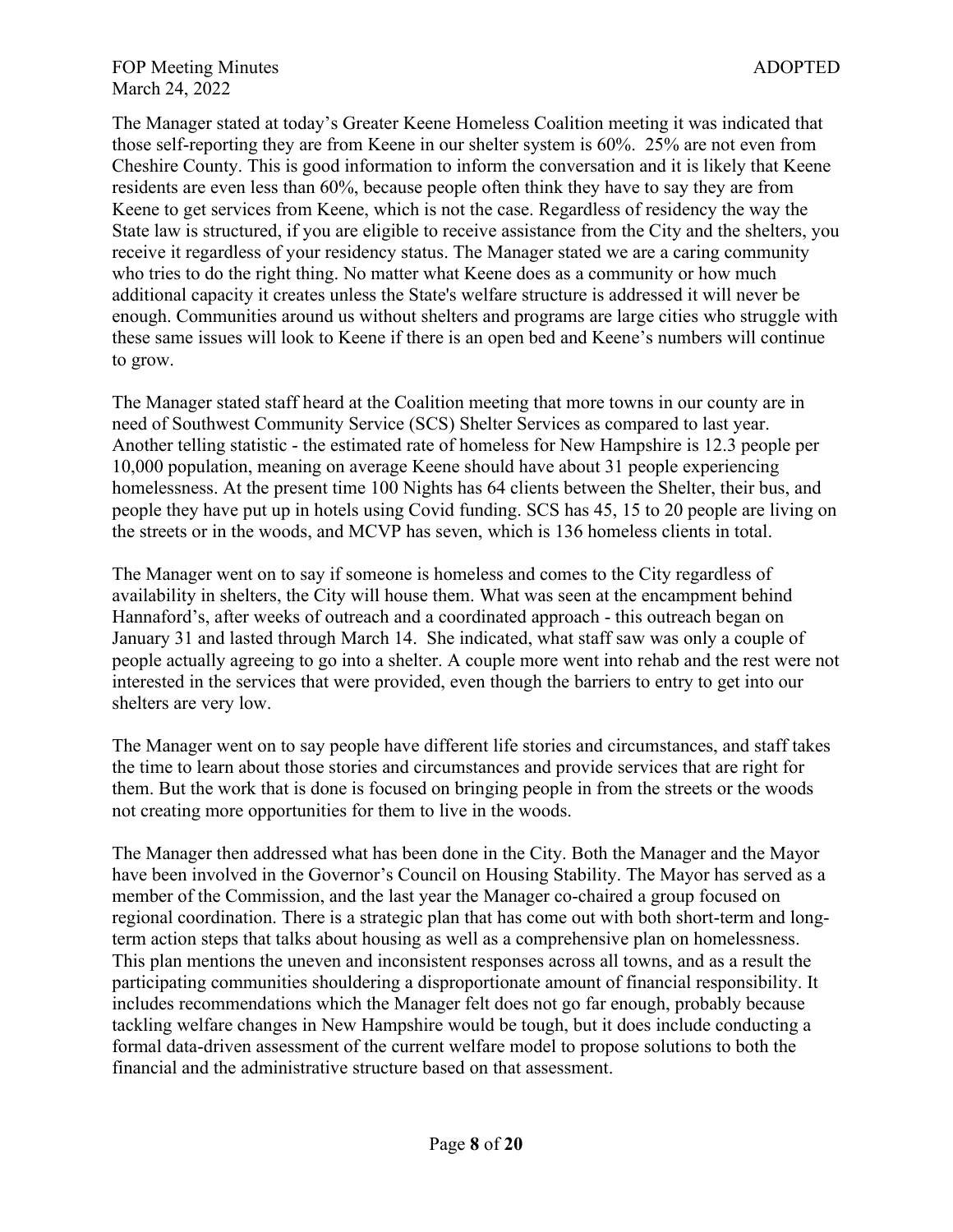### FOP Meeting Minutes and the state of the state of the state and the state and the state and the state and the state and the state and the state and the state and the state and the state and the state and the state and the March 24, 2022

The plan also talks about equipping smaller towns for responses. So issues don't overwhelm the larger cities and providing resources for short and medium-term financial assistance for rent and utilities for people in economic crisis. This is a good preventative measure that all communities should be focused on in their welfare department.

This year the Greater Keene Homeless Coalition has been actively involved in participating in a service mapping project. Mapping services for a variety of things to improve practices in promoting housing stability, homeless prevention and cross agency communication. Identifying program and policy overlaps and gaps to inform the next steps. Align resources to maximize the benefit to the community residents who are facing homelessness. The State hopes to create a model that can be duplicated in other parts of the State. Keene has already implemented some of those recommendations in the first draft. For instance, about a year ago Keene instituted client meetings with Human Services and the two homeless shelters to discuss individual Cases. This is a much better person-centered approach. Keene is now implementing the same type of meeting for street homeless. Keene is part of the state's coordinated entry system and would like to be part of the state's homeless management information system to better track assessments and referrals.

In addition, Natalie Darcy, Keene's Human Services Director is in the process of setting up a meeting with the Cheshire County Welfare Directors to discuss homelessness and city and town responsibilities. The Manager stated Craig Henderson of SCS is also going to be part of this meeting to speak on billing and town responsibilities. Ms. Darcy would like this group to eventually come up with a uniform application for area directors, as well as reminding them of their responsibilities.

The Manager noted, as she had mentioned earlier, some towns take appointments one day a week for a few hours. The State's Housing Stability Strategic Plan has a goal of increasing housing units in the State of New Hampshire by 13,500 by the year 2024 and there are action steps in the plan around that. Keene has taken this goal and applied it to Cheshire County and to Keene to understand what Keene's share of that goal might look like.

The Manager stated one thing she is excited about is the work being undertaken by all State Regional Planning Commissions to inventory housing types and affordability across the State. Many communities have very restrictive zoning regulations that prohibit certain housing developments. Keene has gone through an extensive update of its zoning regulations and has made changes to allow for more densification. There is more work to be done in that respect and the zoning code will continue to be reviewed.

With respect to Accessory Dwelling Units, the Manager stated they are a great way to add more housing and make home ownership more affordable. However, many people have not taken advantage of this in the State. The Manager stated Keene has taken stock of its housing and homeless strategies, made several improvements, and will continue to do so. Keene has implemented and participated in the Strategic Plan on Housing Stability and Comprehensive Statewide Plan on Homelessness, and have implemented many improvements as a result of these conversations.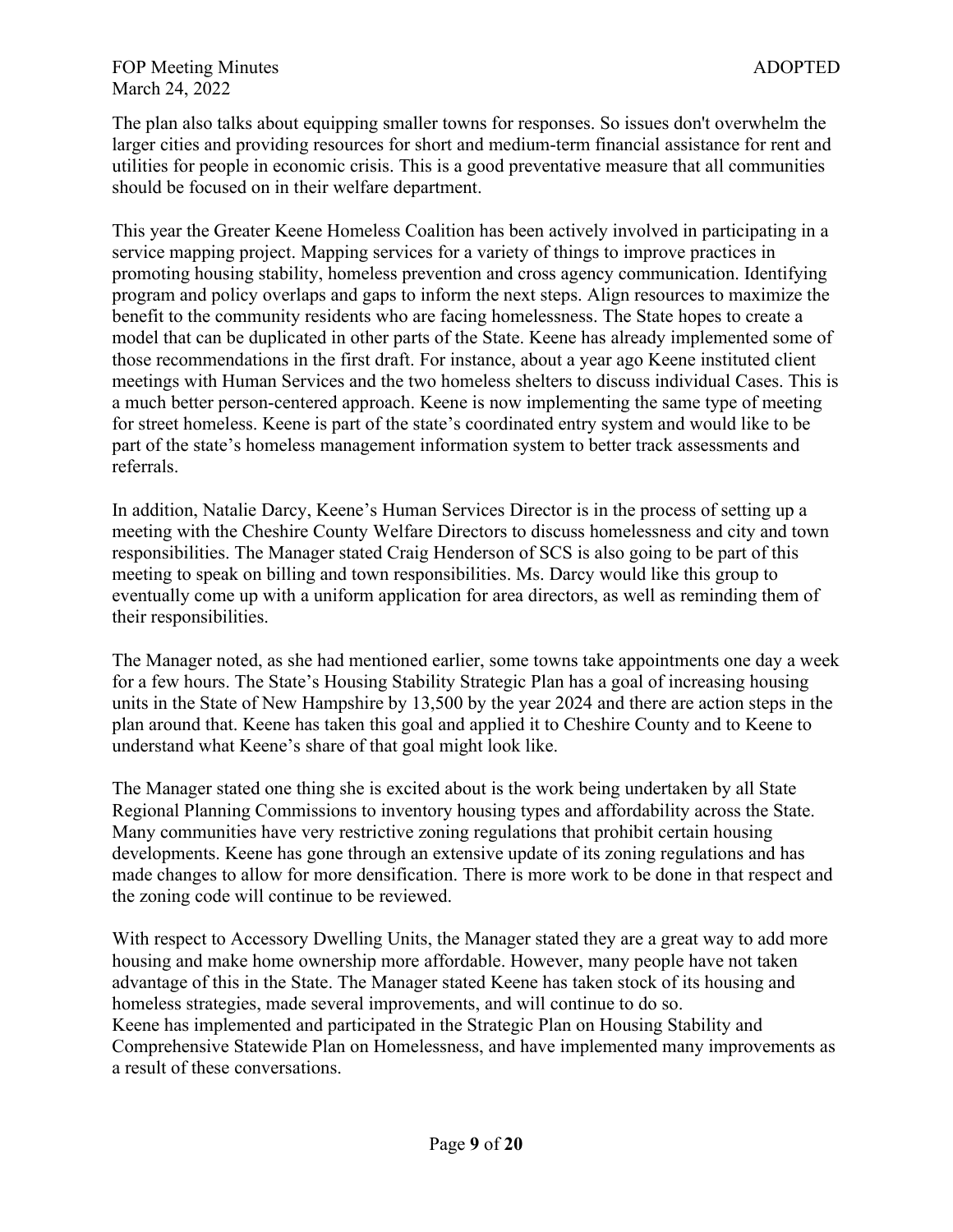The Manager further stated the Homeless Coalition has engaged partners who are leaders in this region and are extremely knowledgeable in this field.

The Manager stressed that Keene will provide housing options to anyone who is homeless and currently camping. Keene is in the process of streamlining its permit process but are not there yet.

With respect to public bathrooms. Public bathrooms are being discussed in the capital plan, and staff has looked at the Portland Lou as an interim option and it is easy enough to bring that forward again. The Manager stated what she would like to do is to continue to implement the strategic plans the City has in place, both at the State and the local level and continue the good work of our partners at the Homeless Coalition. She stated what she is really looking for is someone to take on welfare reform at the State level so we can get to the root of these problems. This concluded the Manager's comments.

Human Service Manager, Natalie Darcy was the next to address the Committee. She began by saying that her office is passionate in their efforts to assist the homeless community and committed to work to assure that everybody who wants to come in from the cold is able to do so. Sometimes it feels like a two-edged sword as staff must determine the town the person is from. This does not mean the individual will not be assisted, but assures the correct town can take accountability for the residents. She added she also has the responsibility to the taxpayers of Keene to assure the tax money is being spent appropriately. Ms. Darcy stated it is staff's hope that Human Services could be instrumental in keeping people in their homes.

Ms. Darcy stated her department is open Monday through Friday and there are also other programs in the area that will happily assist and help keep individuals housed. She added since the rental moratorium ended, the department is seeing many families evicted for reasons other than rent. Unfortunately, this along with .6% rental vacancy has posed the issue to a greater extent. Ms. Darcy felt it was imperative for the City to have a great working relationship with area resources to keep people in from the cold, which is why they are establishing this mapping program and working on the Homeless Coalition.

Human Services has not always had an abundance of homeless individuals. In the last 13 years for the first 10 individuals, there wasn't the need to put them up in hotel spaces. The last three years the City has seen an increase in requesting shelter hotel assistance. There is a 100% increase over the last few years and stated the issue is real. Ms. Darcy stated Human Services does not have staff to perform outreach work in the field and hence are happy to have partners such as SCS and 100 Nights.

With respect to these partners. This winter 100 Nights has helped over 70 individuals per night their regular capacity is 28 and today's number was 62. Ms. Darcy noted when April  $30<sup>th</sup>$  arrives there is no plan to house these individuals. The department has received at least seven applications from hotels and are working with these individuals to try to get them case management and housing before that April 30th deadline. Ms. Darcy stressed Human Services will make sure no one is left out in the cold.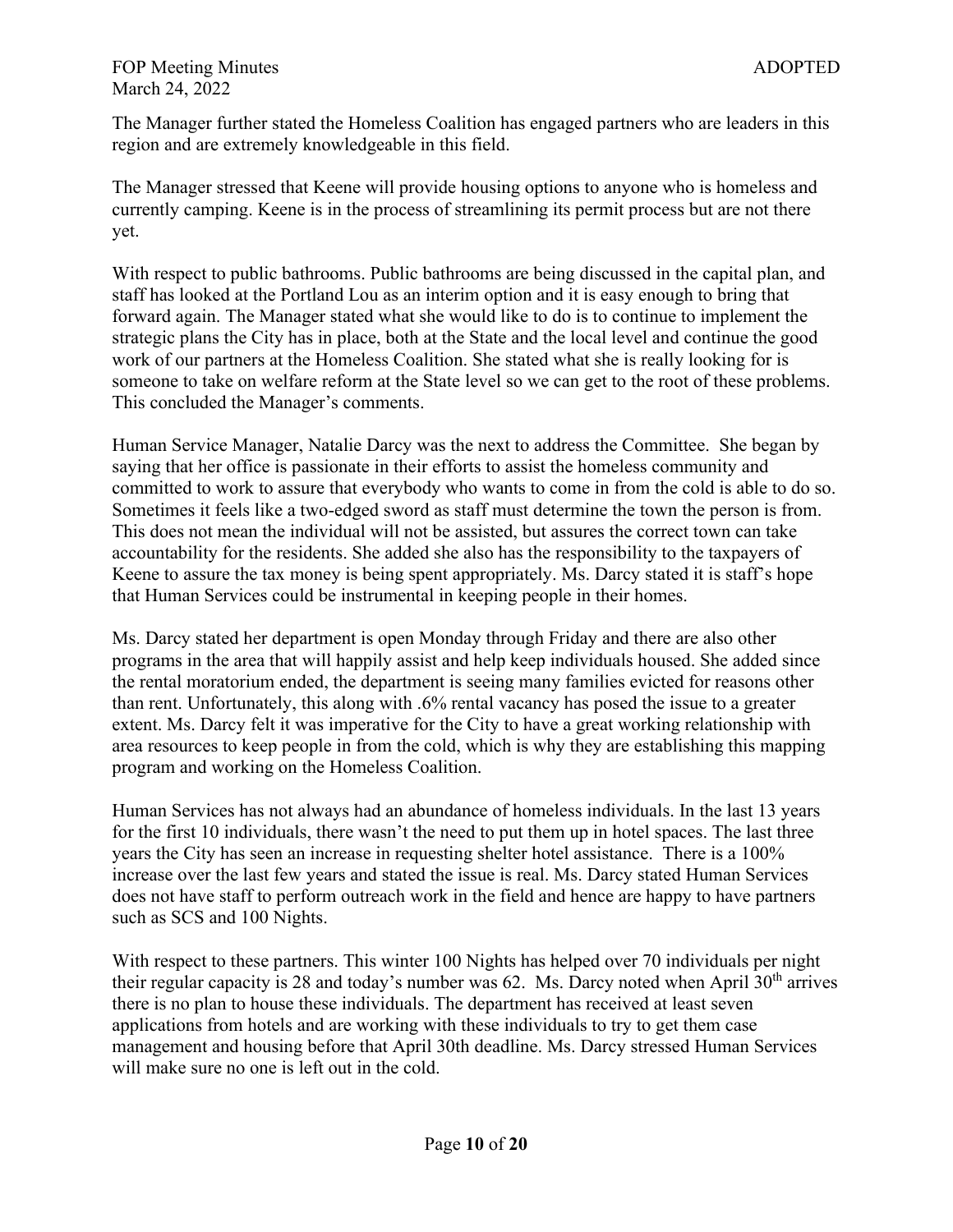Ms. Darcy went on to say, if they are not receiving regular updates, such as bed lists, staff has no way of knowing who the individuals are, who need the assistance. This is why it is imperative that staff meets with these individuals to determine where they are from and contact the correct town to see if they have the resources within their own communities to take care of their homeless population.

Ms. Darcy stated the City has a great relationship with SCS as well. They have had open beds throughout the winter and the City has been able to house many individuals because of that relationship.

Ms. Darcy then addressed shelter guests from other towns. Jaffrey 3, Bedford 1, Hillsboro 6, Winchester 8, Brattleboro 2, Rindge 6, Claremont 6, Plymouth 1, Richmond 2, Florida 1, Swanzey 5, Manchester 2, New York City, Troy, Fitzwilliam, North Carolina, Georgia, Roxbury, Vermont, and Newport. Overall 55 individuals are from out of town and 48 individuals are from Keene. Keene is the hub with services and hence an individual wants to be identified as a Keene resident as the Manager has explained. Overall Keene is seeing 60 - 75% of all shelter guests from another community. Ms. Darcy noted towns are not taking their responsibility under RSA 165, for their homeless population. Many feel because they sleep in Keene they are from Keene. For Human Services purposes, however, shelter is transitory housing and is not counted as residency.

Ms. Darcy stressed they will not turn anyone away who comes to their office for assistance. As indicated by the Manager, many welfare offices are not open during regular hours and unavailable to the homeless population. Ms. Darcy stated her staff is working with clients who are out of town to get applications to the appropriate town and have started that process already.

Regarding housing developments, Ms. Darcy stated obtaining subsidized housing is great for the community. However, housing developments are not always the answer when talking about the homeless population. Adding subsidized affordable housing will help a great deal of families. Homeless individuals often times face challenges to qualify for housing. Such as background checks, criminal records often leave families locked out of these development as well as poor landlord references and credit reporting. Ms. Darcy stated most individuals who come to their office do not have the resources to pay their rent in a timely manner. In addition, many housing developments have a policy if someone is late three times during the year on rent payments they will be evicted. This leaves the family homeless. In addition, clients are put on a wait list that can last three plus years before being housed. Purging of lists also deletes people who need housing the most.

What are the next steps? Continue the mapping process with the shelters, mental health and health care providers. Using the homeless management system would be a helpful tool for the office in identifying the individuals who need the assistance and work with the mapping team to get people housed. Renew and start new Memorandums of Understanding with SCS and 100 Nights, continue to meet with all individuals to assess, assist, and refer to appropriate agencies. Meet with Cheshire County Welfare Directors to discuss homeless strategies. Standardize area applications with area towns and add 100 Nights and SCS to the conversation with reference to RSA 165.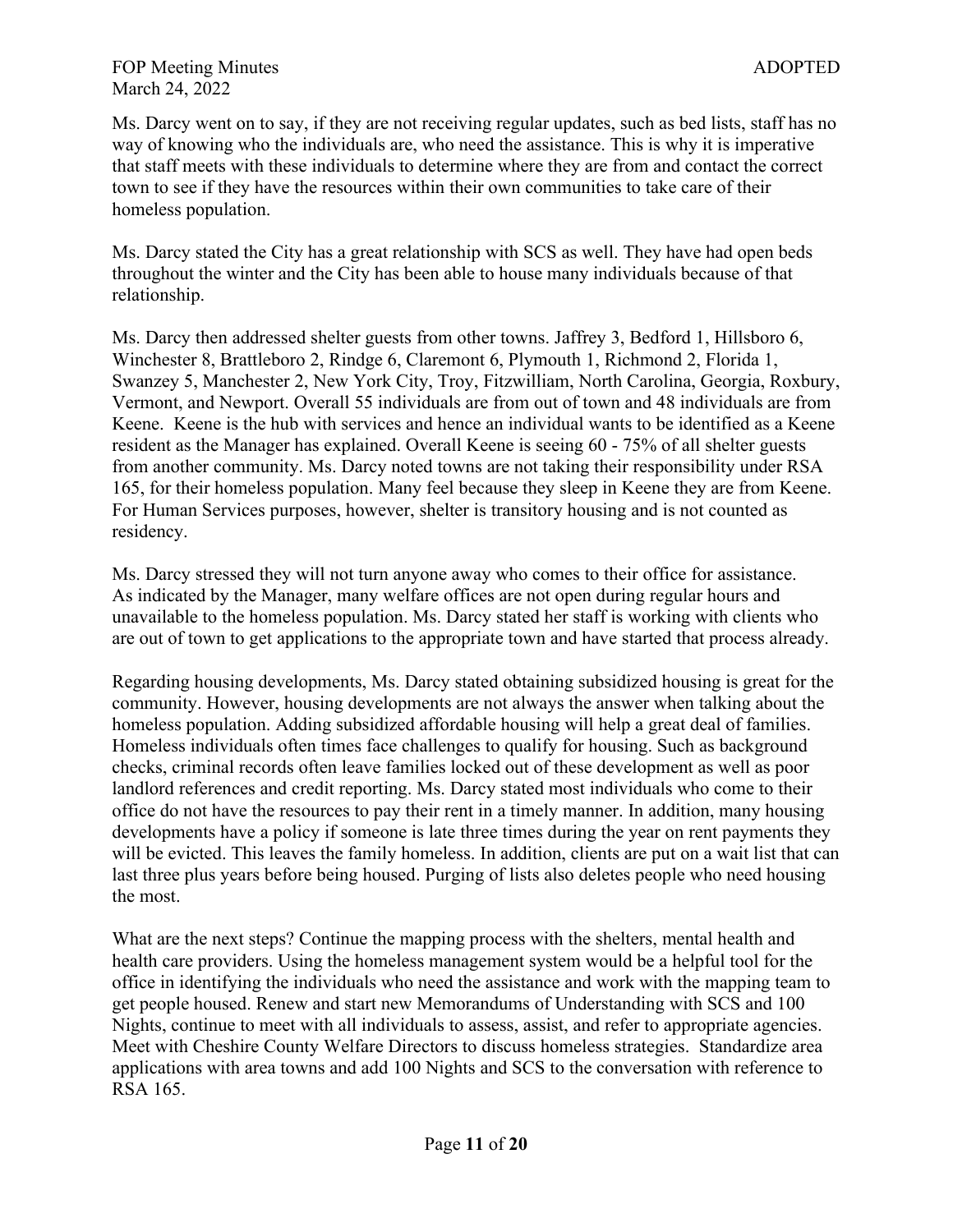Ms. Darcy stated her goal is to meet with Welfare Directors from Cheshire County on a monthly basis. Staff has requested 100 Nights and SCS send their clients to the City so the City can assess each individual and their needs. Staff will assist in completing and sending applications to the appropriate towns for billing, so that Keene is not on the hook for everybody in Keene. Identify gaps in the process so no one falls through the cracks.

In conclusion, Ms. Darcy stated she feels her office has a strong relationship with area shelters and is committed to seeing that nobody is in a position to have to live outside. They look forward to continuing to build strong relationships in the community and areas services so that homeless will get the best possible care. For fiscal year to date the City has spent an additional \$34,000 on hotel rooms accommodations and this does not include the funding the shelters currently receive.

Beth Daniels CEO for SCS was the next speaker. Ms. Daniels explained the way in which SCS has approached the issues of homelessness and housing is that it is on a spectrum; where someone falls in their experience with homelessness. SCS tries to create resources across that spectrum, whether it be street outreach and in the past they have paid out close to 9.8 million to prevent homelessness, through the emergency rental assistance program. SCS has several family shelters, single men's shelters and also permanent housing for the chronically homeless (five buildings).

She felt the conversation needs to be where the services are not being met. Ms. Daniels stated if this proposal is sent to a Committee and the City thinks about creating these types of sites, it will be a challenge to figure out how much structure the City wants to bring in. She felt having certain controls may deter people from utilizing the space. She felt bringing it to a committee is a really great way to move it forward.

Ms. Daniels introduced Craig Henderson Director for the Housing Stabilization Program. Mr. Henderson stated SCS is both a leader and a follower. SCS is going to figure out what the community is asking for and then lead the way and make it happen.

Mr. Henderson stated they are however, seeing some pretty troubling trends. In 2020, 290 people were served through MCVP, SCS and 100 Nights. In 2021, that number increased to 371. He agreed with the Manager that the welfare system is broken. If you build capacity in Keene people will be sent to Keene – there is no getting around it. Other welfare departments just don't want to deal with it. If they know Keene is the easy button, they will send their people to Keene. Hence, work needs to be done throughout the state to make sure resources are available where people are having problems. He stated Keene should be cautiously moving towards adding any sort of capacity because it will be filled. Numbers consistently show 75% of the folks that we serve are from Cheshire County.

Keith Thibault from SCS addressed the committee next and noted homelessness is a complex subject. He indicated there is not enough regional work done together and part of that is because of NH's tax structure. Mr. Thibault stated from his personal experience of developing real estate it can be as much about a homeless problem as it is an affordability issue. If people who are in the business of providing housing get enough resources they will build it. We have extremely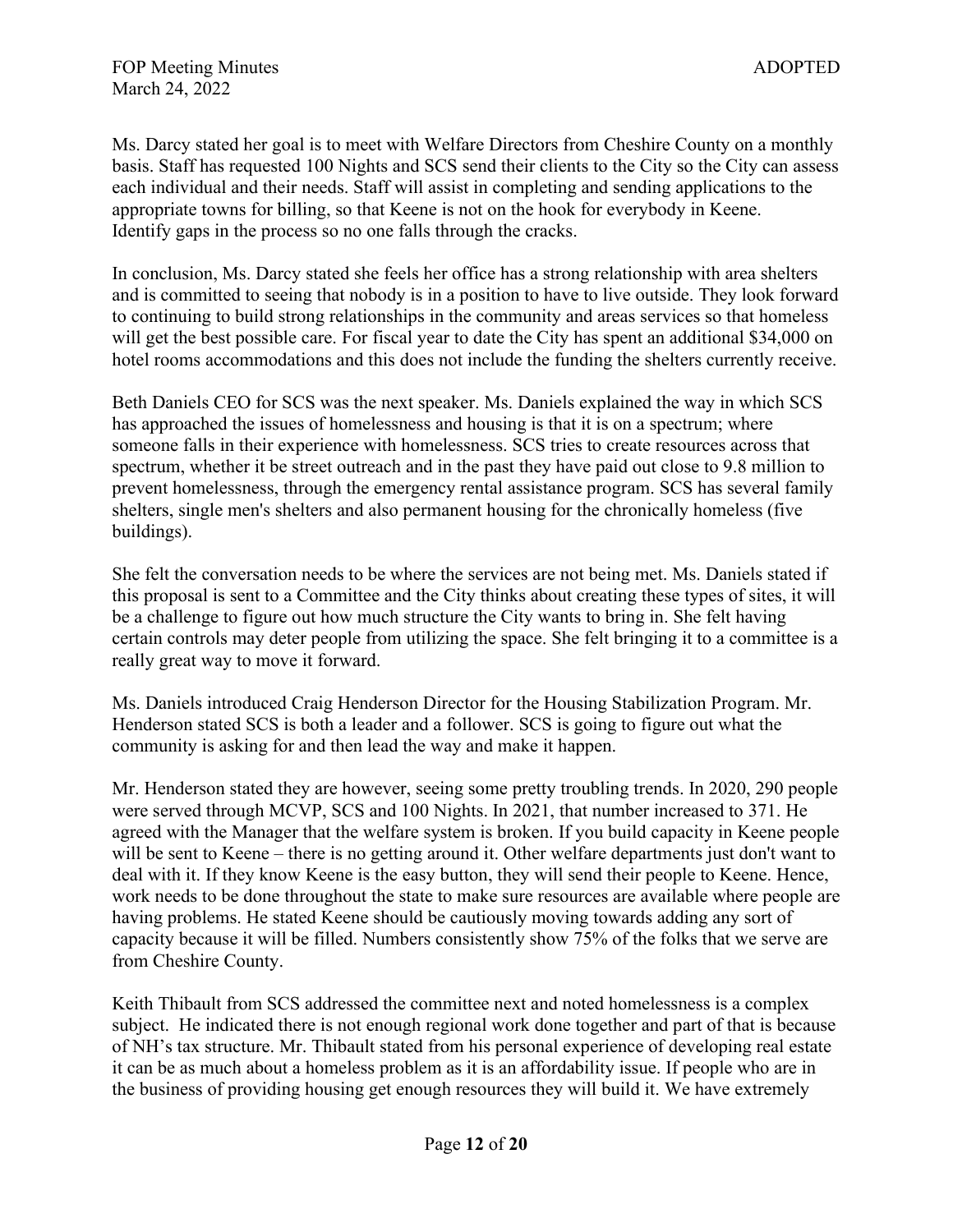high housing costs partially because of our success. Housing costs don't match the wages that are being paid. He felt 100 Nights is a huge accomplishment which will help a lot.

Mr. Thibault felt this also has to be looked at as an individual's lifestyle choices; various forms of mental illness that also contribute to this and sometimes go untreated. We will find answers and they are going to come from a variety of places. Ms. Daniels added there are also some people who like to live the nomadic lifestyle, or be away from prying eyes. What that overall unsheltered population they make up, she stated she wasn't sure. This is a portion of the population they have served in the past.

Mindy Cambiar Director of 100 Nights was the next to address the Committee. Ms. Cambiar stated she does not disagree with anything the Manager, Southwestern, Ms. Darcy has said tonight. There does need to be a further conversation. She talked about how homelessness is addressed in Portland, Oregon and how well they are handling the homelessness with tents everywhere and broken down campers on side streets where people can live. She also suggested railroad cars and accessory dwelling units. How do we get people to believe that all of these people are human beings worthy of dignity and compassion? She felt we have to have more conversations going forward.

Councilor Johnsen stated what she is hearing is desperation, what's being done, and the disconnect. The three Councilors who are addressing the issue have seen this disconnect and are trying to fill in the gaps. She thanked everyone who is involved in trying to find answers to this problem.

Raleigh Ormerod City Councilor thanked everyone who spoke in great detail about what is being done and what could be done. There is a temporary crisis and there are some things that need to be addressed. He talked about his role on the school board where we are taking kids from surrounding towns but those children are not being separated – the difference there is tuition associated with them. The Councilor felt instead of setting barriers for people coming here there could be an approach for resources allocated to Keene. He felt Keene is a leader in energy, inclusiveness and maybe Keene could also be a leader in homelessness.

The Chairman invited members of the public to address the Committee next.

Mr. Kevin Morrow talked about the homeless population living behind Hannaford's and Walmart and felt a dumpster at this location will help. He suggested the drive-in next to the police station as a possible site.

A speaker who did not provide his name stated this past month his rent went up \$600 and felt that was unattainable. He noted this problem will get a lot worse before it gets any better.

Chris Cobeck of 229 Main Street stated it has always been the belief the responsibility of homelessness is one's own fault, and the responsibility of change lies therein. Partisan hand waving of this kind does not make the problem go away and merely thrust it upon the less prepared. Mr. Cobeck referred to his experience of having to administer Narcan with no medical training. He stated that he has mapped out locations of camps, shelters, and has taken on the task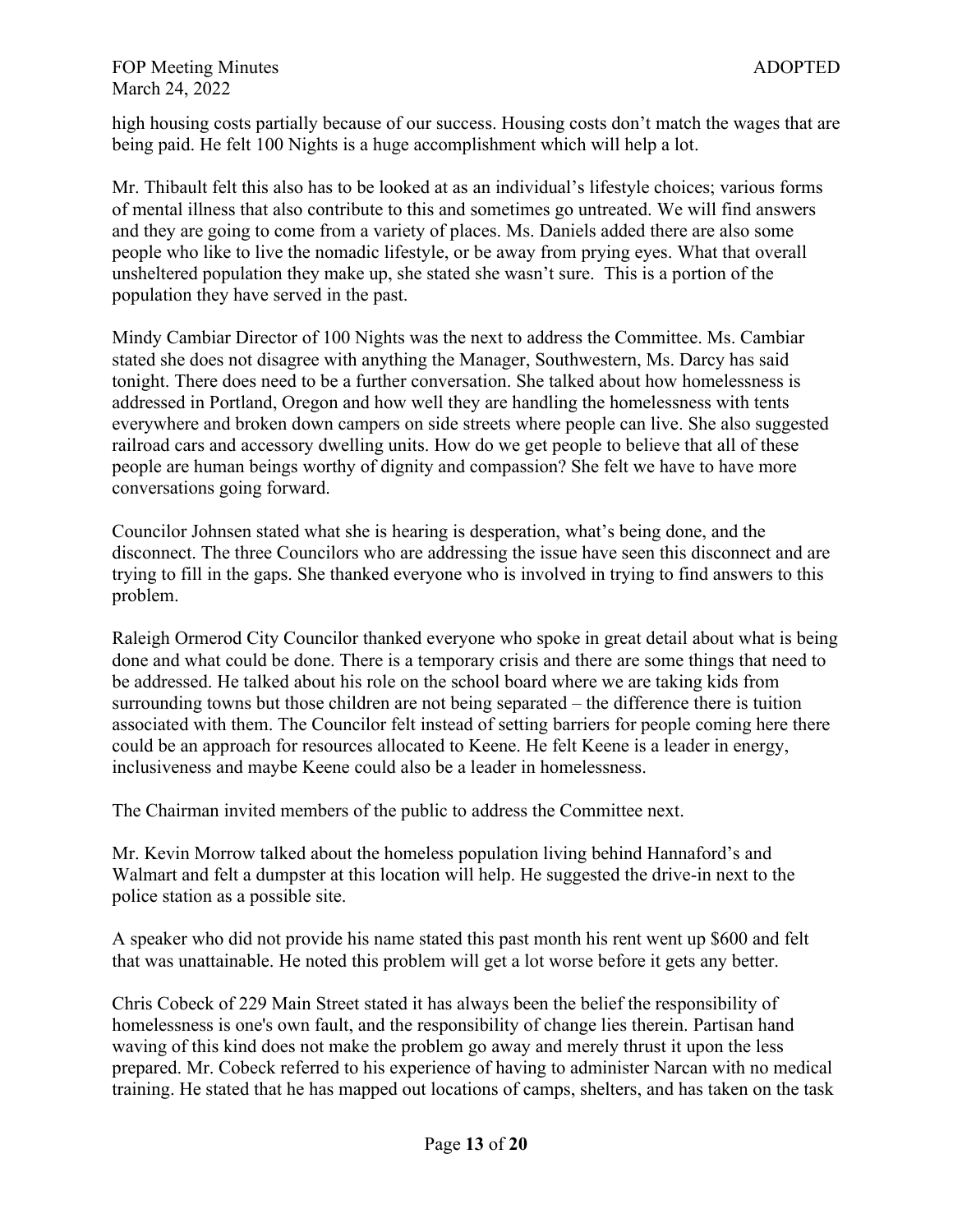of handing out food, hygiene, products, and medical supplies. He stated we can pretend the fault is with the individual but burying the question does not answer it. He added if he and his friends don't take the liberty of trucking into the woods and providing aid where the State fails, it would then become the problem of police investigators and morticians. He voiced his support to the proposal being brought forward by the three councilors.

Stacey Pickford Biaz of Jaffrey, New Hampshire stated she has experienced homelessness and there was a time she was addicted and struggling internally in silence. At the present time she is a landlord providing housing, so she see both sides.

She questioned where people who are incarcerated in Cheshire County go when they are released – is there a re-entry program? Chair Powers stated there is a re-entry program. She noted her transitional housing takes in people from surrounding towns and also noted to the transportation issues this area faces. She added homelessness is an experience not an identity.

Joy Douglas Marshall Robertson of 36 Ellis Court, volunteer with Keene Mutual Aid stated we are excited to spend time getting upstream but there are people drowning now. He stated we have the opportunity to set an example for what a compassionate community can look like in New Hampshire. This is a real effort to reduce harm to those facing the realities of extreme poverty realities that we cannot simply ignore and hope they disappear. In fact, a failure to enact a creative solution now will only cause the problem to grow in the future.

Being homeless is not a crime and it is not something that we as a community can afford to turn a blind eye to. Every year the homeless population grows and shelters become more overburdened, resulting in them being more stringent in their regulations. People with children and pets struggle to access emergency resources and shelter beds which are exceeded by the sheer number of people who do make the decision to utilize them. During the warmer months shelters cut the amount of beds and people who prefer to camp or have to camp stay in whatever areas they can find sanctioned or not. This increases isolation from basic survival needs and services, as well as the safety risks from medical and substance use related emergencies that were referenced earlier.

There is currently nothing that can stop these things from being realities. But much like providing children a skate park and recreational activities, it combats those problems by creating spaces where people feel that they're actually part of the community where they can actually exist, where services can contact them in non-antagonistic ways. The City can make areas off limits, but that won't stop desperate people from making desperate decisions. We are witnessing a rise in evictions due to the economic crisis of Covid and inflation, more and more people will find themselves with no option but to find places to camp. The City can spend countless taxpayer dollars on policing off limits areas every day to keep people away or we can take the more humane, less expensive route of designating an area for camping and requiring that those people that use the space be caretakers. He suggested coordinating with Parks and Rec staff and outreach services in order to provide a safe environment for people to have the basic needs met.

He asked the City Council to accept the proposal as it will be a net positive for the whole community as well as positive example for the rest of the State. He felt everyone will benefit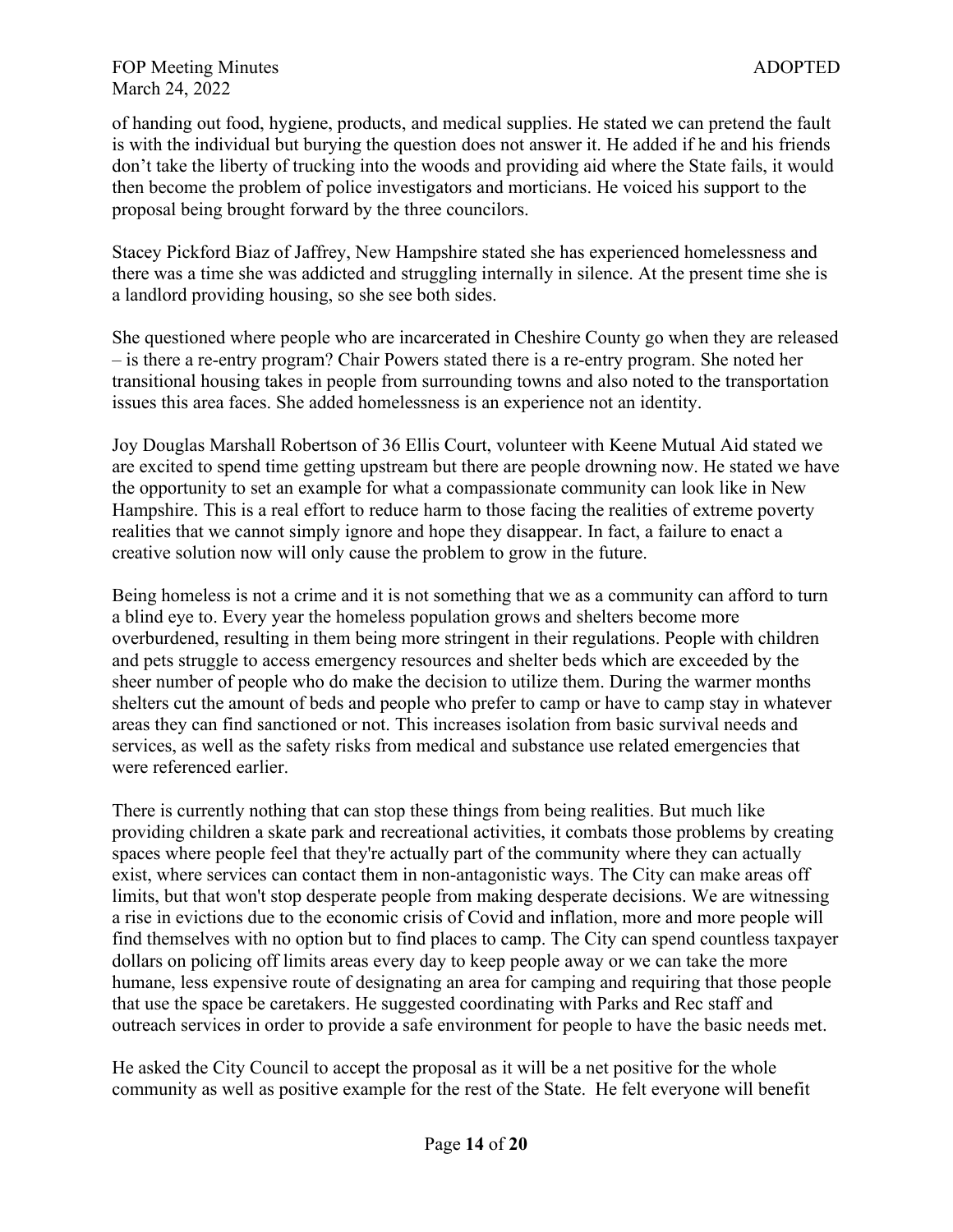### FOP Meeting Minutes ADOPTED March 24, 2022

from more public bathrooms and more affordable housing options. He urged the Council to support this proposal

Mr. Dave Chandler stated he and his wife have been residents of Keene for over 13 years and now live in Langdon Place. He stated Keene has an immediate problem. He agreed this is a Statewide issue but we can't wait for the State to solve it. He stated he has a specific proposal to review with the Council: A set of criteria for adopting and establishing a specific program for helping the folks that are in immediate need and the City needs to deal with those people who want to live in the woods.

- An acceptable site for displaced tent people:
	- 1. It should be a location suitably apart from residential properties.
	- 2. It should be a site on property owned by the City of Keene,
	- 3. For safety and privacy a wooded site or open-level space near woods would be ideal.
	- 4. For safety and prevention of inappropriate behavior rules and regulations have to be put in place.
	- 5. Ability to gain access to critical services such as the Community Kitchen should be provided e.g. Express Bus service.

Mr. Chandler suggested the woods behind the pickle ball courts on Maple Avenue as a possible location

James Duffy of Winchester was next to address the committee. He stated he has served on the Board of Directors for 100 Nights, is a member of the Monadnock Interfaith Project and a tenant in Keene where he pays rent for a studio. He stated this is a critical issue and hoped that energy, compassion and insight will move it forward. Mr. Duffy noted in 2021, 14 towns in Cheshire County made significant financial contributions to 100 Nights to help cover the cost of their residents. Mr. Duffy referred to page 50 of the Keene Comprehensive Plan which refers to housing issues and affordable housing and how that contributes to homelessness. He noted there was a recommendation made for an affordable workforce housing fund to be explored and asked staff whether such an issue was ever discussed. Page 50 also talks about convening community stakeholders to devise a specific strategy to address these issues and asked whether a specific group was formed since 2010 to address those issues specifically by the City. If not, is it possible that such a group could be formed? The Chairman stated they will follow up on these questions.

Mr. Duffy stated he is a former City Councilor and worked on the comprehensive plan. There are three principles this plan is based on that was identified in the Keene community goals; environmental integrity, economic opportunity and social equity. He felt this items falls under social equity and asked that this be kept in mind as conversations move forward.

Mr. Roy Ginsburg Vice-Chair of the Monadnock Interfaith Project (MIP). He indicated MIP is very interested in long-term systemic change. He indicated he has worked with people that face many challenges, including significant mental health challenges. He felt all people deserve dignity, safe housing and support, and he applauds Keene leaders for taking a serious look at the alternatives ways that people could have a place to live that is legal and safe. He felt the letter written by the Councilors is well thought out for possible short-term and long term solutions.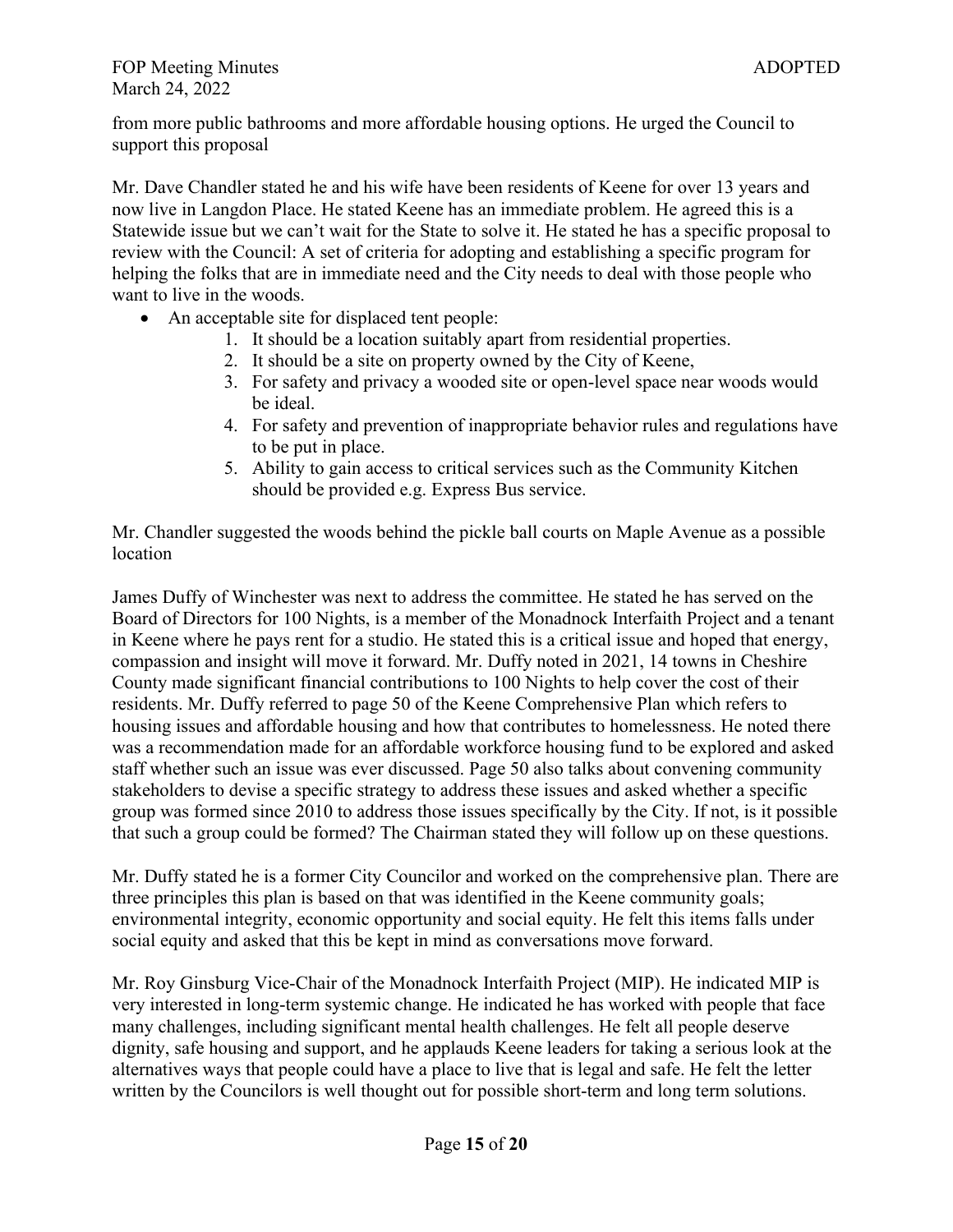He indicated MIP is advocating for an affordable Housing Trust Fund for Cheshire County that would address longer-term solutions.

Mr. Ginsburg noted the first meeting of the Affordable Housing Trust Fund Work Group is next week. It will meet for six sessions and hopes to have concrete a proposal to bring to Cheshire County decision makers by early summer. He asked about properties that are vacant or underutilized that could be used in the short term for people to live. He encouraged the Council's support.

Ms. Susan Hay of 22 Middle Street stated she has watched this issue for the last decade and was part of starting the breakfast program at the Unitarian Church because she had seen people on the library steps at 7 o'clock in the morning because they had to leave the shelter and it was cold and that was the next building that was going to open up where they could go in. She felt to be a compassionate City, we need much more creative thinking. She felt for people who live in the woods, this is a more viable choice than living in a shelter. For some of those people it is what they can handle and the City needs to meet them at that level. She stated she loves the recommendation and added the City has been talking about bathrooms downtown for a decade and felt it was shameful this issue has not been settled yet.

If people are going to be outside, a dumpster is also required. She agreed there is risk attached with some of these recommendations, but the risk already exists. She felt there is income inequality, but this is our town and this issue needs to be addressed.

Jenny Dole of 32 Leverette Street began by expressing her gratitude to the Council members for bringing this proposal to the Council and her support for same. She noted she works at a homeless shelter and added her grandmother was a founder of a shelter.

She stated she works with people who don't fall neatly into the boxes we have designated to qualify for shelter housing. More and more people are struggling these days and our system must adjust. In the meantime we, as a community must gather whatever resources we can to meet the needs of all of our neighbors. In this proposal there are immediate and long-term suggestions. To the former we absolutely must do what we can to facilitate the safety and security of those unhoused individuals who cannot or will not enter a shelter. She felt the City needs to meet them where they are at and demonstrate compassion, respect and recognition of their innate dignity.

Ms. Dole stated the City should provide safe areas for those camping and sleeping in their cars. Public services, like bathrooms, trash receptacles, and access to showers, is the very baseline of that recognition of dignity. This is low-cost, immediately actionable, and will help mitigate, concerns and facilitate self-improvement. Beyond that we need to tackle the broader issue of affordable housing.

She noted there are many examples across the country of creative ways to provide housing for all. She stated she wholeheartedly supports the suggestions of accessory dwelling units and MIP's Housing Trust Initiative. She stated first and foremost use whatever resources we have to provide public space in the immediate for our unhoused neighbors. She hoped we can come together as a community to implement creative ways to create truly affordable housing.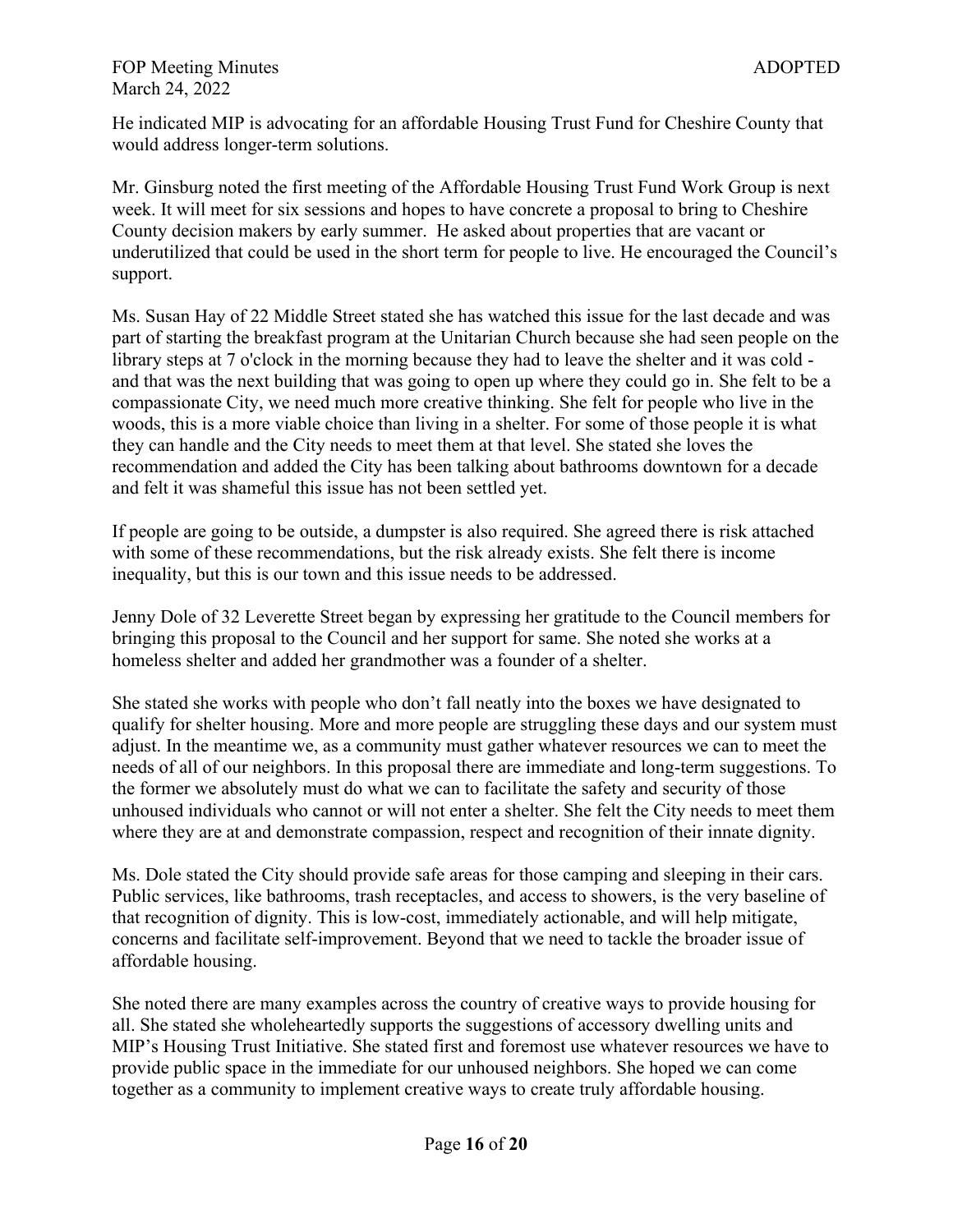Jeffrey Thompson was the next speaker. He stated he did not have an address as he lives in a tent and he is homeless. He stated trash is an issue and can be overwhelming because he does his best to pick it up. He indicated he has been a resident of Keene since he was four and recalls Gilbo Avenue having public bathrooms. People are now left with using 100 Nights Resource Center which is not always vacant, or at times using the bathroom at Cumberland Farms gas stations. He felt dumpster are a good suggestion.

Mr. Thompson stated he is too broken to work but not broken enough to be on social security or disability. He stated he has beginning progressive stages of Parkinson's disease which makes it difficult for him to secure employment as many employers feel he is a liability. He stated he longs for a hot shower and has been wearing the same clothes for months. He has been homeless since he was 16 years of age. He stated he agrees with the designated camping area.

Reverend Michael Hall of 9 Kennedy Drive, Minister to the Unitarian Universalist Church was the next to address the Committee. He stated for centuries as a congregation they have been willing and able to do good for those who struggle in their lives due to poverty and lack of shelter and food insecurity. He stated no one should be abandoned or cast off as a sinner because of his/her desperation. The minister stated his church has always found willing partners from other area churches. He referred to all the charities his church has founded such as the breakfast program.

Rev. Hall applauded the three Councilors who have put forward a call for accommodation to those who elect to live outdoors. He stated he does not believe people are coming from other communities because Keene is a better place to tent. He added people end up in a shelter because they have a need that must be filled. He felt what is being proposed is a remarkably important emergency measure to deal with the issue right now.

In closing he referred to these words from Leslie Jamison "*Empathy isn't just something that happens to us a meteor shower of synapses firing across the brain. It's also a choice we make to pay attention to extend ourselves sometimes we care for another, because we know we should, or because it's asked for. But that does not make our caring hollow*." He added you don't need inspiration to help people out and hoped we can do this together.

Derek Scalia, of 16 Hillside Ave faith leader and member of the Monadnock Interfaith Project began by thanking the Councilors for this proposal. He stated he recognizes these measures will not solve the issue that is at hand and yet these measures are rooted in compassion and love, which is often not talked about in government. He felt this is the ultimate calling that builds strong and vibrant communities. Mr. Scalia stated those who are in need are often caught in a bureaucratic struggle that leave so many outside of the fold but the work that is before us will not be solved by one entity alone and work that needs to be addressed as a community.

Reverend Cindy Bagley Senior Minister at the United Church of Christ was the next speaker. The church has been involved with this issue for a long time and was the original overflow shelter for years. The Reverend taught her experience of being nearly homeless many years ago when her husband was diagnosed with a chronic illness. She indicated they lost everything and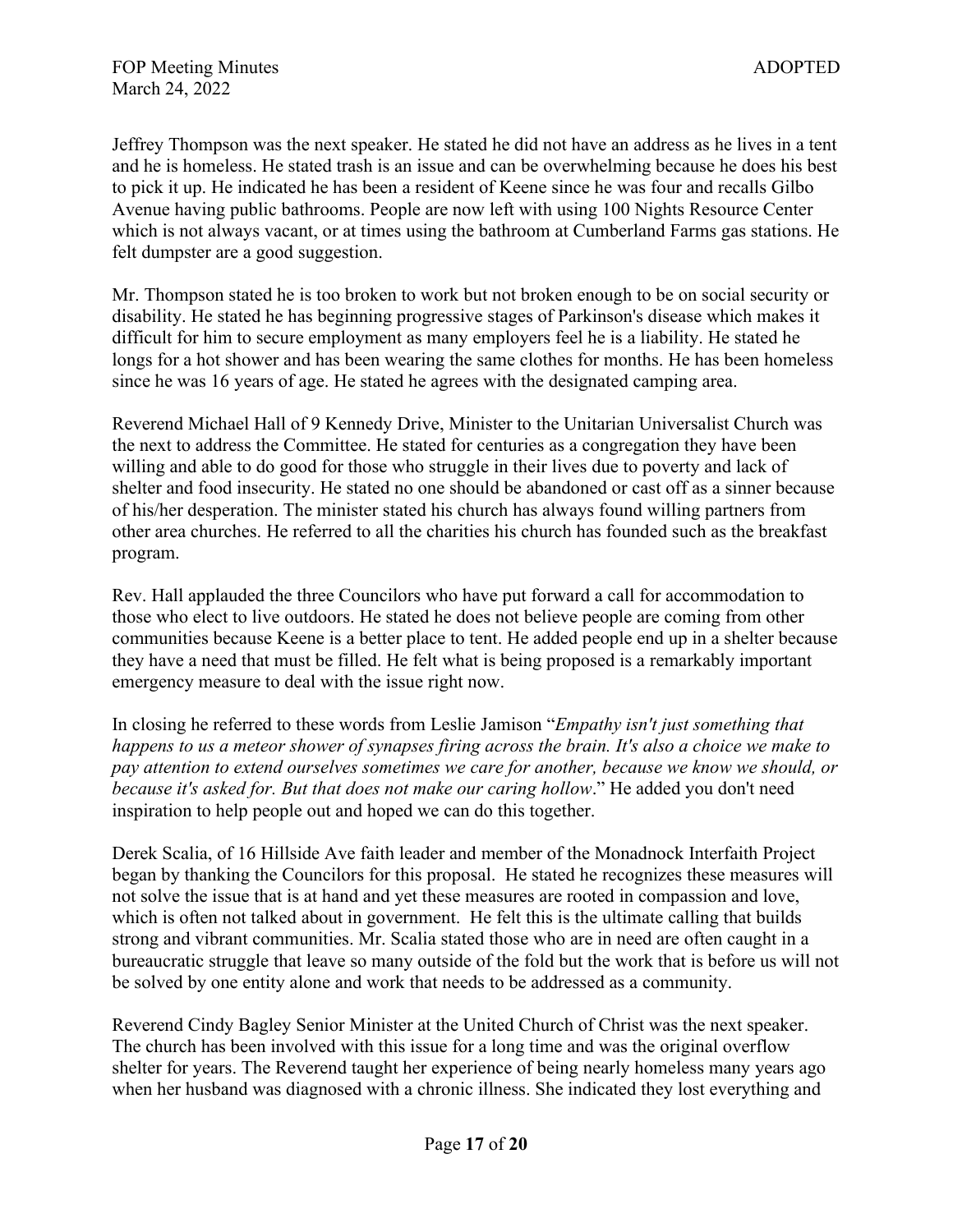this experience changed her life. She stated she was one of the lucky ones because she had a wonderful church and very gracious friends and added this issue that is being discussed tonight is something anyone could fall into, no one is exempt from it. Rev. Bagley stated her experience is what led her to ministry. She noted we have an immediate problem and a systemic problem and felt they both need to be addressed.

Reverend Elsa Worth Priest at St. James Episcopal Church, stated she has experienced this community as an extremely compassionate forward thinking, and civic minded community and nothing she has heard tonight changes her mind. She stated she is grateful for this letter that has come out from the three councilors who have shown an out of the box vision.

She stated things often come down to budgets and it is true there are limits to budgets, but it's also true that there is unlimited compassion in our community. She stated hence all we need is leadership and that she is grateful for this letter, because it is showing that our leaders are willing to think outside the box. She stated she wants to live in a town that is known for its innovative and creative leadership and used the business leadership as an example during the pandemic.

Mr. David Kirkpatrick stated he sits on the Board of Rights and Democracy Institute for New Hampshire and Vermont. He also owns a business located on Marlboro Street. He stated his first job in Keene was working for a company called Access who helped people who were not fitting into the box find other ways to have success. He stated he worked with a number of kids from Keene High to find ways to get them credits for things they were not able to do. He worked with kids and adults of various abilities and disabilities, and some they were born with and some they acquired. One of the things that they absolutely would do is get people to move to cities. He felt moving people out of places is not really a thing that that should be done for a variety of reasons. Mr. Kirkpatrick stated some people come to these cities because they need the resources being offered here.

He stated he agrees with the Manager that the problem is starts at the State and there is a great global problem that needs fixing. He stated each community has its own challenges and people are going to keep coming here and we need to find a way to address this issue. They are our citizens and we need to find a way to help them.

Sparkle Woodward of Keene stated she has lived in Keene for 4 years witnessed a lot of changed especially during the pandemic, when the demand for housing has increased. With demand there needs to be a supply. She stated we are stuck in a slump where demand continues to increase, as does the cost of living. Meanwhile, in New Hampshire, minimum wage continues to stay at \$7.25 cents.

A single bedroom apartment in Keene can cost well over a \$1,000 per month, this is not factoring in food, laundry, travel, and other expenses. This is causing individuals to become homeless. She talked about her experience of possibly facing homelessness due to a fire in her apartment and felt services are necessary for the homeless. She talked about the need for public restrooms and trash disposal.

An individual who did not provide her name began by thanking the Councilors for bringing this item forward. She talked about her experience with homelessness and where she found housing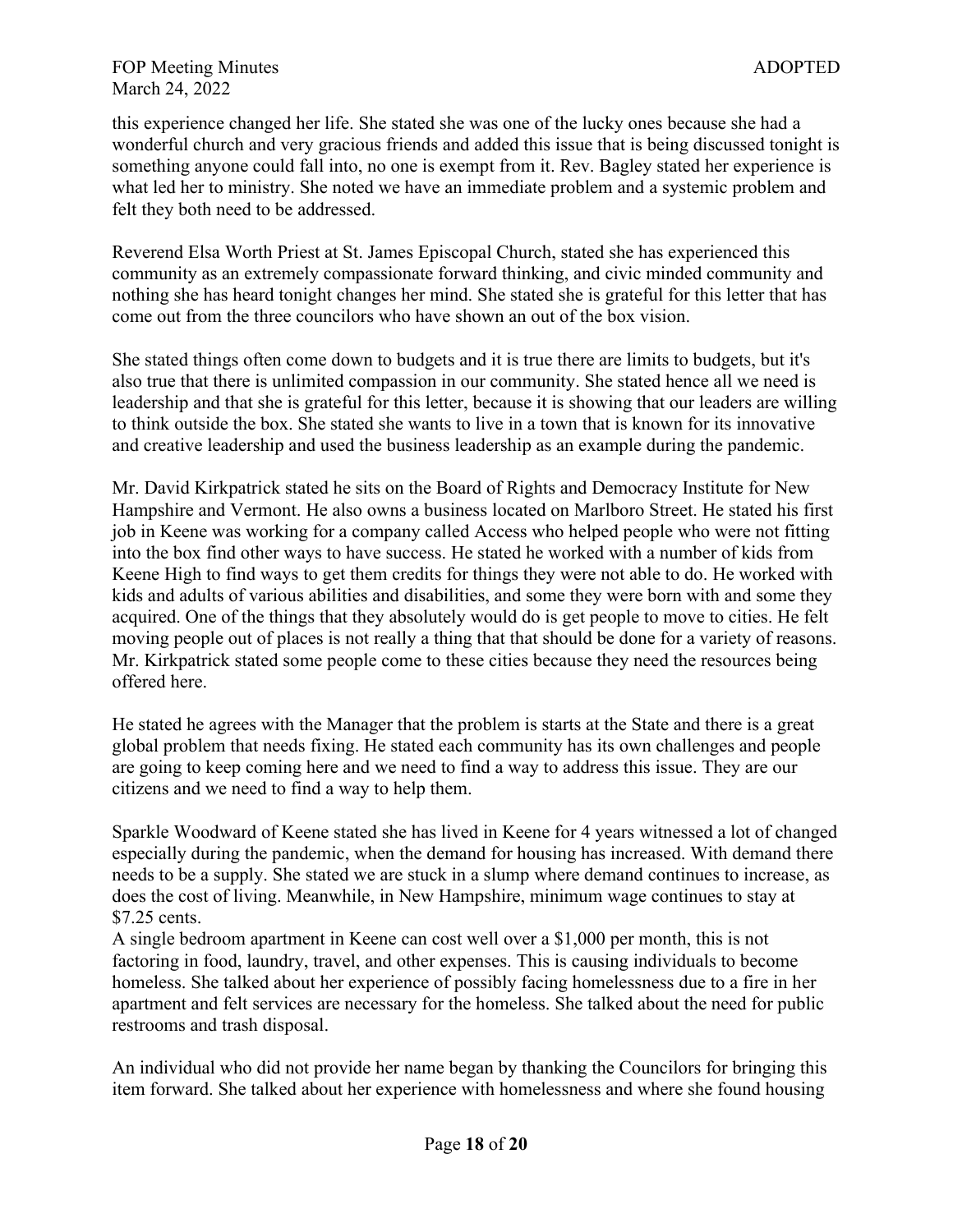at that time was at Cheshire Homes. She agreed the welfare system has been broken for a long time. She indicated she was embarrassed to ask for help then but now as a retired English teacher, on social security she lives in subsidized elderly housing and is not embarrassed to ask for help. She felt there has to be a solution to the issues facing the homeless population.

Councilor Remy asked for clarification as to what the Councilors were looking for. Councilor Lake stated there are issues that need to be fleshed out and were hoping for a city committee to work potentially in tandem with the Coalitions that already exist. He stated the idea would be to send this to Human Rights Committee and have them act on these items. Councilor Remy asked for the Manager's input on this suggestion. The Manager wasn't sure if this was the right Committee to send this item to. She stated she would like to address this issue with the Parks and Rec. Director who is a staff liaison for that committee; manages the work of that committee and understands the membership of that committee. Councilor Remy suggested perhaps assigning this item to a Committee. Councilor Madison asked whether this item might needs its own Ad Hoc Committee because some of the issues are complex.

Chair Powers felt this could take time and asked whether the Manager could be charged with addressing a number of things and come back to this committee while working on setting up an Ad Hoc Committee. The Manager stated she could certainly look at the charge of HRC as well as looking at other options. She stated she could create a committee as well for a specific purpose and the Mayor creates committees as well. She stated she would like to think about this a bit.

The City Manager stated if the Committee really wants to help expedite this giving it to the City manager to create what she thinks is necessary for this purpose would be the best option. Otherwise the issue with RSA 91-A factors in and it becomes a much more formalized process.

Councilor Remy made the following motion, which was seconded by Councilor Madison.

On a 5-0 vote, the Finance, Organization and Personnel Committee recommends that the City Manager be authorized to continue work with a Greater Keene Homelessness Coalition to complete the community mapping process on homelessness, prevention, and coordinated local response to homelessness. This report will be submitted to the Governor's Council on housing stability; and, further, that she work with the State and Service providers in our region on implementation of recommendations contained within that final report and the letter brought forward by Councilors Williams, Workman and Lake be directed to a committee at the City Managers discretion.

There being no further business, Chair Powers adjourned the meeting at 8:37 PM.

Respectfully submitted by, Krishni Pahl, Minute Taker

Edits submitted by,